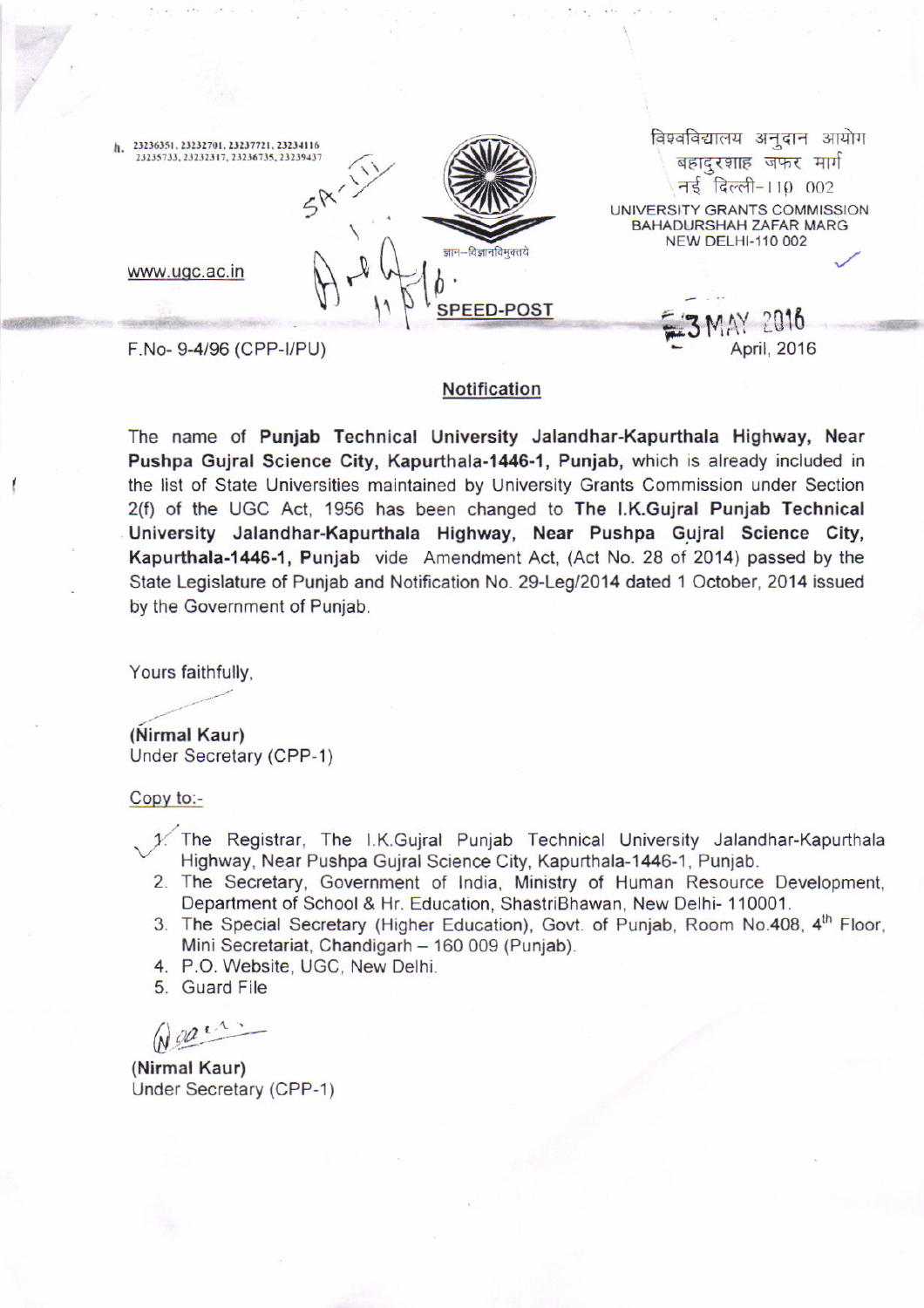## **UNIVERSITY GRANTS COMMISSION**

## **List of State Universities as on 08.10.2021**

| <b>S. No.</b>    | <b>ANDHRA PRADESH</b>                                                                                                                                               | Year of              |
|------------------|---------------------------------------------------------------------------------------------------------------------------------------------------------------------|----------------------|
|                  |                                                                                                                                                                     | <b>Establishment</b> |
| 1.               | Acharya Nagarjuna University, Nagarjuna Nagar, Guntur-522 510.                                                                                                      | 1976                 |
| 2.               | Acharya N.G.Ranga Agricultural University, Guntur - 522 034                                                                                                         | 1964                 |
| $\overline{3}$ . | Adikavi Nannaya University, Jaya Krishnapuram, Rajahmundry - 533<br>105, Andhra Pradesh.                                                                            | 2006                 |
| 4.               | Andhra University, Visakhapatnam-530 003.                                                                                                                           | 1926                 |
| 5.               | Damodaram Sanjivayya National Law University (formerly A.P.<br>University of Law), Palace Layout, Pedawaltair, Visakhapatnam -<br>530 017 (A. P) (State University) | 2008                 |
| 6.               | Dr. Abdul Haq Urdu University, Kurnool- 518001, Andhra Pradesh                                                                                                      | 14.12.2018           |
| 7.               | Dr. N.T.R. University of Health Sciences (Formerly Andhra Pradesh<br>University of Health Sciences), Vijayawada-520 008. (State<br>University)                      | 1986                 |
| 8.               | Dr. B.R. Ambedkar University, Etcherla - 532 410 Srikakulam.                                                                                                        | 2008                 |
| 9.               | Dravidian University, Kuppam-517 425.                                                                                                                               | 1997                 |
| 10.              | Horticultural<br>Y.S.R.<br><b>PO</b><br>University,<br>Box<br>No.<br>Dr.<br>7,<br>Venkataramannagudem, West Godavari District - 536 101, Andhra<br>Pradesh          | 2011                 |
| 11.              | Dr. Y.S.R Architecture and Fine Arts University, Kadapa, Andhra<br>Pradesh                                                                                          | 07.01.2020           |
| 12.              | Jawaharlal Nehru Technological University, Anantpur.                                                                                                                | 2008                 |
| 13.              | Jawaharlal Nehru Technological University, Kakinada.                                                                                                                | 2008                 |
| 14.              | Krishna University, Andhra Jateeya Kalasala, Campus, Rajupeta,<br>Machllipatanam - 521 001.                                                                         | 2008                 |
| 15.              | Rajiv Gandhi University of Knowledge Technologies Andhra Pradesh,<br>V.R.Mansions, Kunchanapalli, Guntur District, Andhra Pradesh-<br>522501                        | 01.06.2016           |
| 16.              | Rayalaseema University, Kurnool - 518 002                                                                                                                           | 2008                 |
| 17.              | Sri Krishnadevaraya University, Anantapur-515 003.                                                                                                                  | 1981                 |
| 18.              | Sri Padmavati Mahila Vishwavidyalayam, Tirupati-517 502.                                                                                                            | 1983                 |
| 19.              | Sri Venkateswara University, Tirupati-517 507.                                                                                                                      | 1954                 |
| 20.              | Sri Venkateswara Vedic University, Purandaradas Complex,<br>Prakasam Road, Tirupati.                                                                                | 2006                 |
| 21.              | Sri Venkateswara Veterinary University, Admn Offive, Reginal Library<br>Building, Tirupati - 517 502                                                                | 2005                 |
| 22.              | Sri Venkateswara Institute of Medical Sciences, Tirupati - 517 507.                                                                                                 | 1993                 |
| 23.              | Vikrama Simhapuri University, Kakutur, Venkatachalam (M.D),<br>Nellore, Andhra Pradesh- 524320                                                                      | 2008                 |
| 24.              | Yogi Vemana University, Vemanapuram, Kadapa - 516 003.<br><b>ASSAM</b>                                                                                              | 2006                 |
| 25.              | Assam Agricultural University, Jorhat- 785 013                                                                                                                      | 1968                 |
| 26.              | Assam Rajiv Gandhi University of Co-operative Management,<br>Sivasagar, Guwahati, Assam.                                                                            | 2010                 |
| 27.              | Assam Science & Technology University, Kahilipara, Guwahati - 19.<br>Assam.                                                                                         | 2011                 |
| 28.              | Assam Women's University, Jorhat-785004, Assam.                                                                                                                     | 2013                 |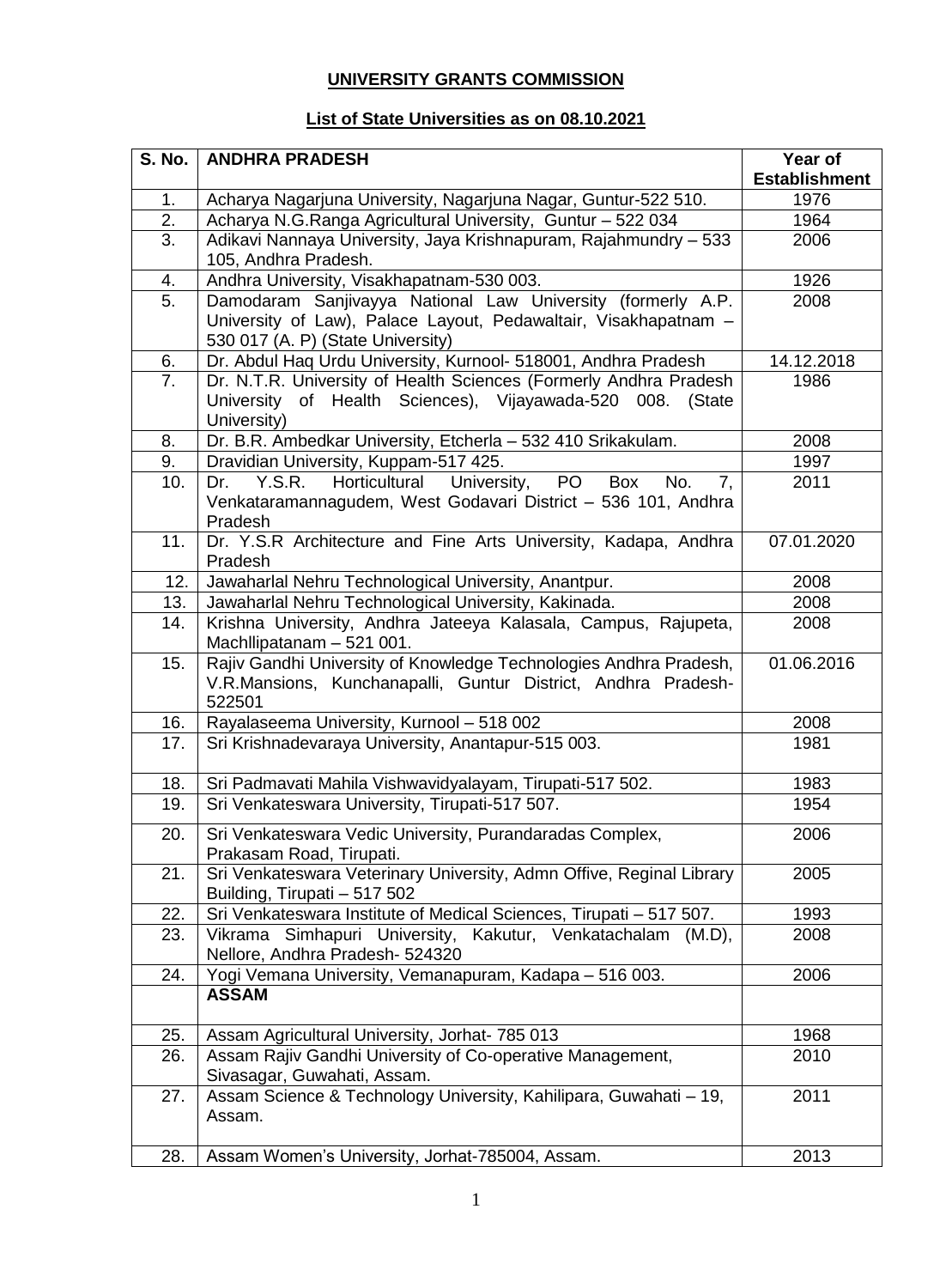| 29.        | Bhattadev University, Bajali, Pathsala- 781325, Barpeta, Assam                                                   | 25.10.2017   |
|------------|------------------------------------------------------------------------------------------------------------------|--------------|
| 30.        | Bodoland University, Debragaon, PO Rangalikhata, kokrajhar - 783                                                 | 2009         |
|            | 370, BTC, Assam.                                                                                                 |              |
| 31.        | Cotton College State University, Panbazar, Guwahati, Assam. (State<br>University)                                | 2011         |
| 32.        | Dibrugarh University, Dibrugarh - 786 004                                                                        | 1965         |
| 33.        | Gauhati University, Guwahati- 781 014                                                                            | 1948         |
|            |                                                                                                                  |              |
| 34.        | Krishna Kanta Handiqui State Open University (Formerly Krishna                                                   | 2007         |
|            | Kanta Handique State Open University), Housefed Complex, Last                                                    |              |
|            | Gate, Dispur, Guwahati - 781 006, Assam. (State University)                                                      |              |
|            | Name changed w.e.f. dated 19.02.2021                                                                             |              |
| 35.        | Kumar Bhaskar Varma Sanskrit & Ancient Studies University, Village                                               | 2011         |
|            | - Namati, PO - Hati Namati, Dist. - Nalbari - 781 337, Assam                                                     |              |
| 36.        | University,<br>Madhabdev<br>P.O-Dikrong-784164,<br>Narayanpur,                                                   | 01.06.2018   |
|            | Lakhimpur, Assam                                                                                                 |              |
| 37.        | Majuli University of Culture, Majuli Assam                                                                       | 01.06.2018   |
| 38.        | National Law University and Judicial Academy, NEJOTI Building,                                                   | 2012         |
|            | B.K. Kakati Road, Bholanath Mandir Path, Ulubari, Guwahati - 781                                                 |              |
| 39.        | 007, Assam.<br>Rabindranath Tagore University, Hojai- 782435, Assam                                              | 25.10.2017   |
| 40.        | Srimanta Sankaradeva University of Health Sciences, Narakasur                                                    | 2007         |
|            | Hilltop, Bhangagarh, Guwahati, Assam.                                                                            |              |
| 41.        | Sri Sri Anirudhadeva Sports University, Chabua, Dibrugarh, Assam                                                 | 22.06.2020   |
|            | <b>BIHAR</b>                                                                                                     |              |
|            |                                                                                                                  |              |
| 42.        | Aryabhatt Knowledge University, Chanakya National Law University                                                 | 2008         |
|            | Campus, Near Mithapur Bus Stand, Mithapur, Panta-800 001.                                                        |              |
| 43.        | Babasaheb Bhimrao Ambedkar Bihar University, Muzaffarpur-842                                                     | 1952         |
|            | 001                                                                                                              |              |
| 44.        | Bihar Agricultural University, Sabour, Bhagalpur - 813210, Bihar.                                                | 2010         |
| 45.        | Bihar Animal Sciences University, Bihar Veterinary College Campus,                                               |              |
|            | Patna-800014                                                                                                     | 29.08.2018   |
| 46.        | Bhupendra Narayan Mandal University, Madhepura -852 113.                                                         | 1993         |
| 47.        | Chanakya National Law University, A. N. Sinha Institute of Social                                                | 2006         |
|            | Studies Campus, Gandhi Maidan, Patna - 800 001                                                                   |              |
| 48.        | Jai Prakash University, Chhapra -8410301.                                                                        | 1995         |
| 49.<br>50. | K.S.Darbhanga Sanskrit Vishwavidyalaya, Darbhanga-846 008<br>Lalit Narayan Mithila University, Darbhanga- 846008 | 1961<br>1972 |
| 51.        | Magadh University, Bodh Gaya.-824 234                                                                            | 1962         |
| 52.        | Maulana Mazharul Haque Arabic & Persian University, 3 Polo                                                       | 2004         |
|            | Road, Patna-800 001 (Bihar).                                                                                     |              |
| 53.        | Munger University, Munger, Bihar                                                                                 | 06.01.2017   |
| 54.        | Nalanda Open University, Patna.-800 001                                                                          | 1995         |
| 55.        | Patliputra University, Kankarbagh Road, Near Rajendra Nagar                                                      |              |
|            | Terminal, Patna-800020, Bihar                                                                                    | 17.08.2018   |
| 56.<br>57. | Patna University, Patna-800 005                                                                                  | 1917         |
|            |                                                                                                                  |              |
|            | Purnea University, Purnea- 854301, Bihar                                                                         |              |
|            |                                                                                                                  | 17.08.2016   |
| 58.<br>59. | T.M.Bhagalpur University, Bhagalpur- 812 007<br>Veer Kunwar Singh University, Arrah-802 301                      | 1960<br>1994 |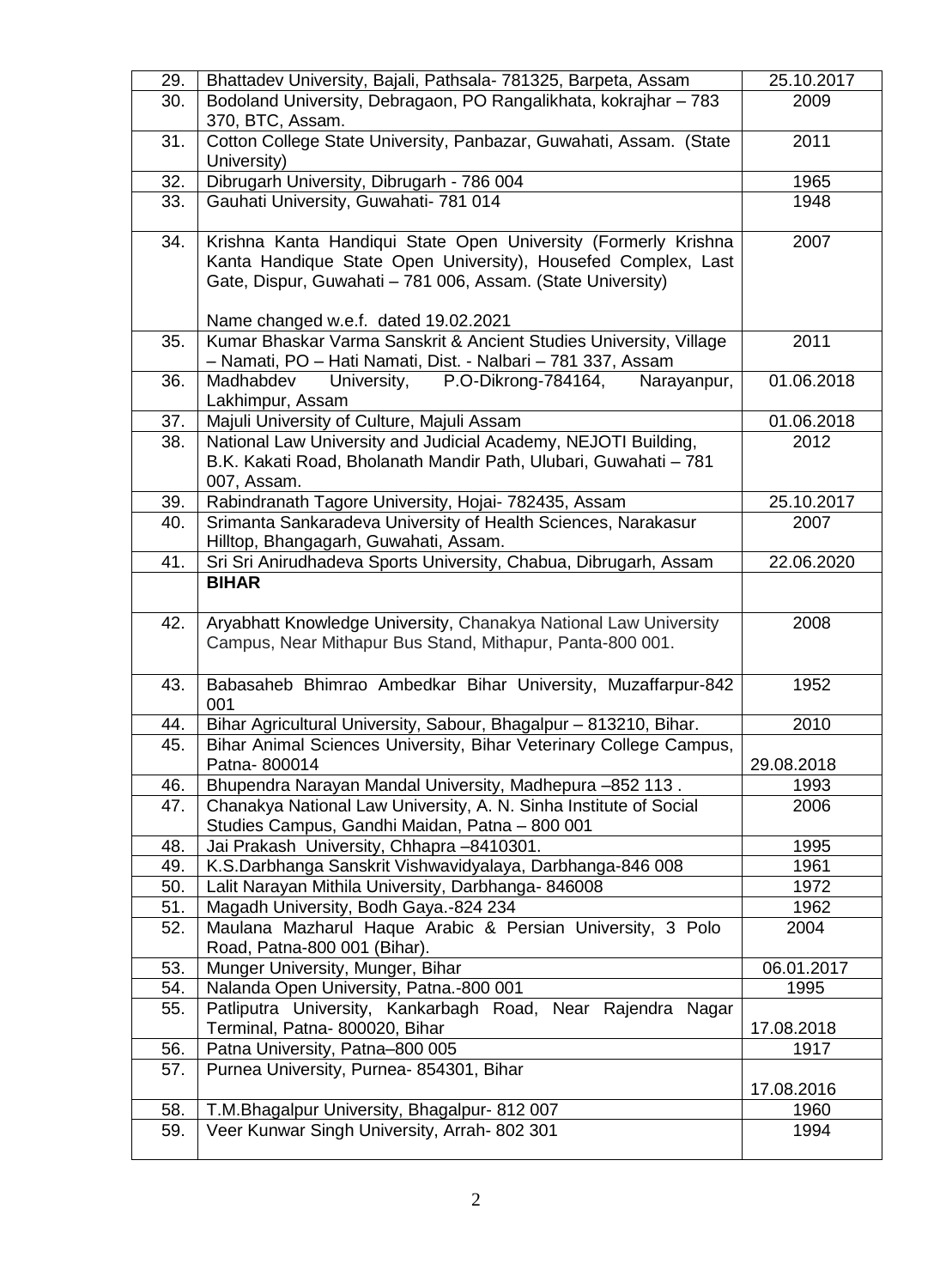|     | <b>CHHATTISGARH</b>                                                                                                                                                                                                                  |            |
|-----|--------------------------------------------------------------------------------------------------------------------------------------------------------------------------------------------------------------------------------------|------------|
| 60. | Ayush and Health Sciences University of Chhattisgarh, G.E. Road,<br>Raipur, Chhattisgarh. (State University)                                                                                                                         | 2008       |
| 61. | Bastar Vishwavidyalaya, jagdalpur, Distt. - Bastar.                                                                                                                                                                                  | 2008       |
| 62. | Vajpayee<br>Vishwavidyalaya<br>(Formerly<br><b>Bilaspur</b><br>Bihari<br>Atal<br>Vishwavidyalaya), Old High Court Building, Gandhi Chowk, Bilaspur<br>- 495 001, Chhattisgarh. (State University)<br>Name changed w.e.f. 12.09.2018. | 03.02.2012 |
| 63. | Chhattisgarh Kamdhenu Vishwavidyalaya, Durg - 491 001,<br>Chhattisgarh.                                                                                                                                                              | 2011       |
| 64. | Chhattisgarh Swami Vivekanand Technical University, North Park<br>Avenue, Sector - 8, Bhilai - 490 009 (C.G).                                                                                                                        | 2004       |
| 65. | Durg Vishwavidyalaya, Government Vasudev Vaman Patankar Girls'<br>PG College Campus, Raipur Naka, Durg, Chhattisgarh.                                                                                                                | 2015       |
| 66. | Hidayatullah National Law University, Civil Lines, Raipur- 492 001.                                                                                                                                                                  | 2003       |
| 67. | Indira Gandhi Krishi Vishwavidyalaya, Raipur- 492 006.                                                                                                                                                                               | 1987       |
| 68. | Indira Kala Sangeet Vishwavidyalaya, Khairagarh- 491 881.                                                                                                                                                                            | 1956       |
| 69. | International Institute of Information Technology, Plot No. 7, Sector<br>24, Near Purkhoti, Muktangan, Naya Raipur-493661, Chhattisgarh.                                                                                             | 2014       |
| 70. | Kushabhau Thakre Patrakarita Avam Jansanchar Vishwavidyalaya,<br>Raipur (Chhattisgarh).                                                                                                                                              | 2004       |
| 71. | Pt. Ravishankar Shukla University, Raipur-492 010                                                                                                                                                                                    | 1964       |
| 72. | Pandit Sundar Lal Sharma (Open) University Chhatisgarh, Village &<br>PO Birkona, Koni-Birkona Road, Distt. Bilaspur-495009, Chhatisgarh.                                                                                             | 2004       |
| 73. | Sant Gahira Guru Vishwavidyalaya (formerly Sarguja University),<br>Darripara, Ambikapur, Sarguja-497001, Chhattisgarh                                                                                                                | 2008       |
| 74. | Shaheed Nandkumar Patel Vishwavidyalaya, Garhumaria, Odisha<br>Road, Raigarh- 496001, Chhattisgarh                                                                                                                                   | 22.01.2020 |
|     | <b>GOA</b>                                                                                                                                                                                                                           |            |
| 75. | Goa University, Goa- 403 206                                                                                                                                                                                                         | 1985       |
|     | <b>GUJARAT</b>                                                                                                                                                                                                                       |            |
| 76. | Anand Agricultural Univerisity, Anand                                                                                                                                                                                                | 2004       |
| 77. | Bhakta Kavi Narsinh Mehta University, C/o Government Polytechnic<br>College, Bilkha Road, Khadiya, Junagadh - 362640, Gujarat.                                                                                                       | 2015       |
| 78. | Birsa Munda Tribal University, Vocational Training Centre (VTC),<br>Near R.T.O Office, VAvdi Road, Vavdi- Rajpipla, Dist- Narmada,<br>Gujarat-393145                                                                                 | 25.07.2018 |
| 79. | Maharaja Krishnakumarsinji Bhavnagar University, Bhavnagar-364<br>002                                                                                                                                                                | 1978       |
| 80. | Children's University, Subhash Chandra Bose Shikshan Sankul,<br>Sector-20, Gandhinagar, Gujarat.                                                                                                                                     | 2009       |
| 81. | Dharmsinh Desai University, College Road, Nadiad-387<br>001<br>(Gujarat).<br>(converted from Deemed University to State University)                                                                                                  | 2000       |
| 82. | Dr. Babasaheb Ambedkar Open University, "Jyotirmay" Parisar, Dr<br>Babasaheb Ambedkar Open University Marg, Sarkhej-Gandhinagar<br>Highway, Chharodi, Ahmedabad -382481 Gujarat (State University)                                   | 13.04.1994 |
| 83. | Gujarat Ayurveda University, Jamnagar-361 008.                                                                                                                                                                                       | 1968       |
| 84. | Gujarat Biotechnology University, C/o Gujarat State Biotechnology<br>Mission, Block 11, 9 <sup>th</sup> Floor, Udyog Bhawan, Gandhinagar- 382011,<br>Gujarat.                                                                        | 23.10.2018 |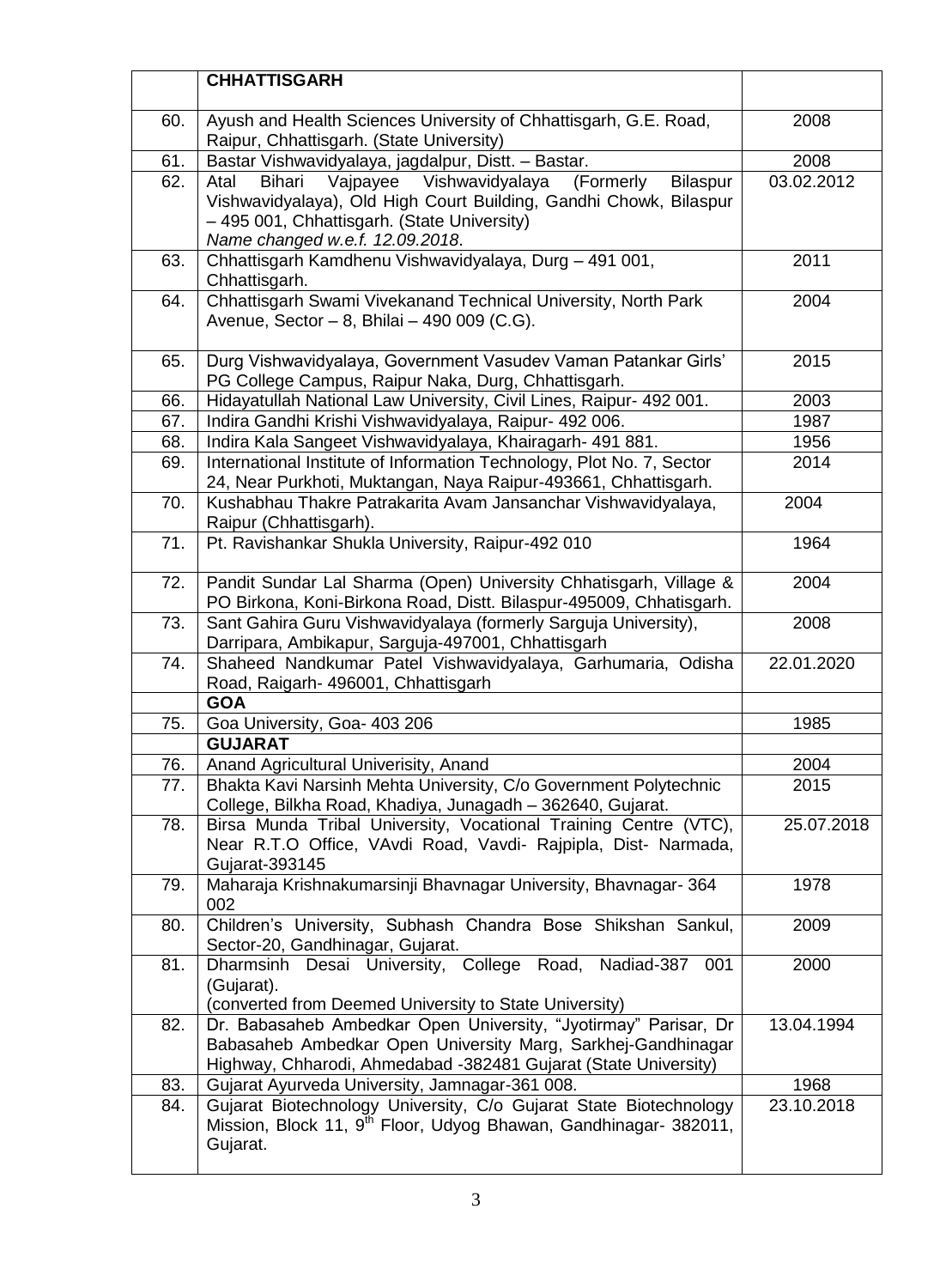| 85.   | Gujarat National Law University, Attalika Aenue, Knowledge Corridor,        | 2003       |
|-------|-----------------------------------------------------------------------------|------------|
|       | Koba, Gandhinagar- 382 007.                                                 |            |
|       |                                                                             |            |
| 86.   | Gujarat University, Ahmedabad- 380 009                                      | 1950       |
|       |                                                                             |            |
| 87.   | Gujarat Technological University, JACPC Building, L.D.College of            | 2007       |
|       | Engineering Campus, Navrangpura, Ahmedabad, Gujarat.                        |            |
| 88.   | Gujarat University of Transplantation Sciences, IKDRC-ITS                   | 2015       |
|       | Premises, Civil Hospital Campus, Asarwa, Ahmedabad - 380016,                |            |
|       | Gujarat.                                                                    |            |
| 89.   | Hemchandracharya North Gujarat University, P.B. No. 21, University          | 1986       |
|       | Road, Patan-384 265                                                         |            |
| 90.   | Indian Institute of Teacher Education, Government College Campus,           | 2010       |
|       | Near Mahatma Mandir, G-4, Sector-15, Gandhinagar - 382 016,                 |            |
|       | Gujarat.                                                                    |            |
| 91.   | Institute of Infrastructure Technology Research and Management,             | 2013       |
|       | Near Khokhra Circle, Maninagar (East), Ahmedabad-380026,                    |            |
|       | Gujarat.                                                                    |            |
|       |                                                                             |            |
| 92.   | Junagarh Agricultural University, Junagarh - 362001, Gujarat.               | 2004       |
|       |                                                                             |            |
|       | Kamdhenu University, "Krushibhavan", Sector 10 A, Block B, Podium           | 07.07.2009 |
| 93.   |                                                                             |            |
|       | Level, Gandhinagar - 382010, Gujarat.                                       |            |
| 94.   | Krantiguru Shyamji Krishna Verma Kachchh University, CS-60,                 | 2004       |
|       | Jubilee Ground, Bhuj-Kachchh-370 001                                        |            |
| 95.   | Maharaja Sayajirao University of Baroda, Vadodara-390 002                   | 1949       |
| 96.   | Navsari Agricultural University, Navsari-396450, Gujarat.                   | 29.04.2004 |
| 97.   | Sardar Patel University, Vallabh Vidyanagar-388 120                         | 1955       |
| 98.   | Sardar Krushinagar Dantiwada Agricultural University,<br>Sarda              |            |
|       | Krushinagar- 385506, Dist- Banaskantha, Gujarat                             | 29.04.2004 |
| 99.   | Saurashtra University, Rajkot- 360 005                                      | 1955       |
| 100.  | Shri Govind Guru University, Government Polytechnic Campus,                 | 2015       |
|       | Gadukpur, Godhra, Dist. Panchmahals-389001, Gujarat.                        |            |
|       | 101. Veer Narmad South Gujarat University, Surat-395 007                    | 1965       |
| 102.  | Shree Somnath Sanskrit University, Rajendra Bhuvan Road,                    | 2005       |
|       | Ta: Veraval, District Gir Somnath (Gujarat).                                |            |
| 103.1 | Swarnim Gujarat Sports University, Sector-19, Punit Van Road, Near          | 2011       |
|       | - Suvidha Kendra, PTC Building Campus, Gandhinagar - 382 019,               |            |
|       |                                                                             |            |
|       | Gujarat.                                                                    |            |
|       | <b>HARYANA</b>                                                              |            |
|       |                                                                             |            |
| 104.  | Bhagat Phool Singh Mahila Vishwavidyalaya, Khanpur<br>Kalan                 | 2006       |
|       | Sonipat, Haryana.                                                           |            |
| 105.  | Chaudhary Bansi Lal University, Bhiwani - 127021, Haryana.                  | 2014       |
| 106.  | Chaudhary Devi Lal University, Sirsa.                                       | 2003       |
| 107.  | Chaudhary Ranbir Singh University, Jind, Haryana.                           | 2014       |
| 108.  |                                                                             | 1970       |
|       | Choudhary Charan Singh Haryana Agricultural University, Hisar-125           |            |
|       | 004                                                                         |            |
| 109.  | Deen Bandhu Chhotu Ram University of Science & Technology,                  | 2006       |
|       | Murthal, Haryana.                                                           |            |
|       |                                                                             |            |
| 110.  | Dr. B.R. Ambedkar National Law University (Formarly National Law            | 26.04.2012 |
|       | University Haryana), Rai, Sonipat, Haryana                                  |            |
| 111.  | Pt. Bhagwat Dayal Sharma University of Health Sciences, Rohtak,<br>Haryana. | 2008       |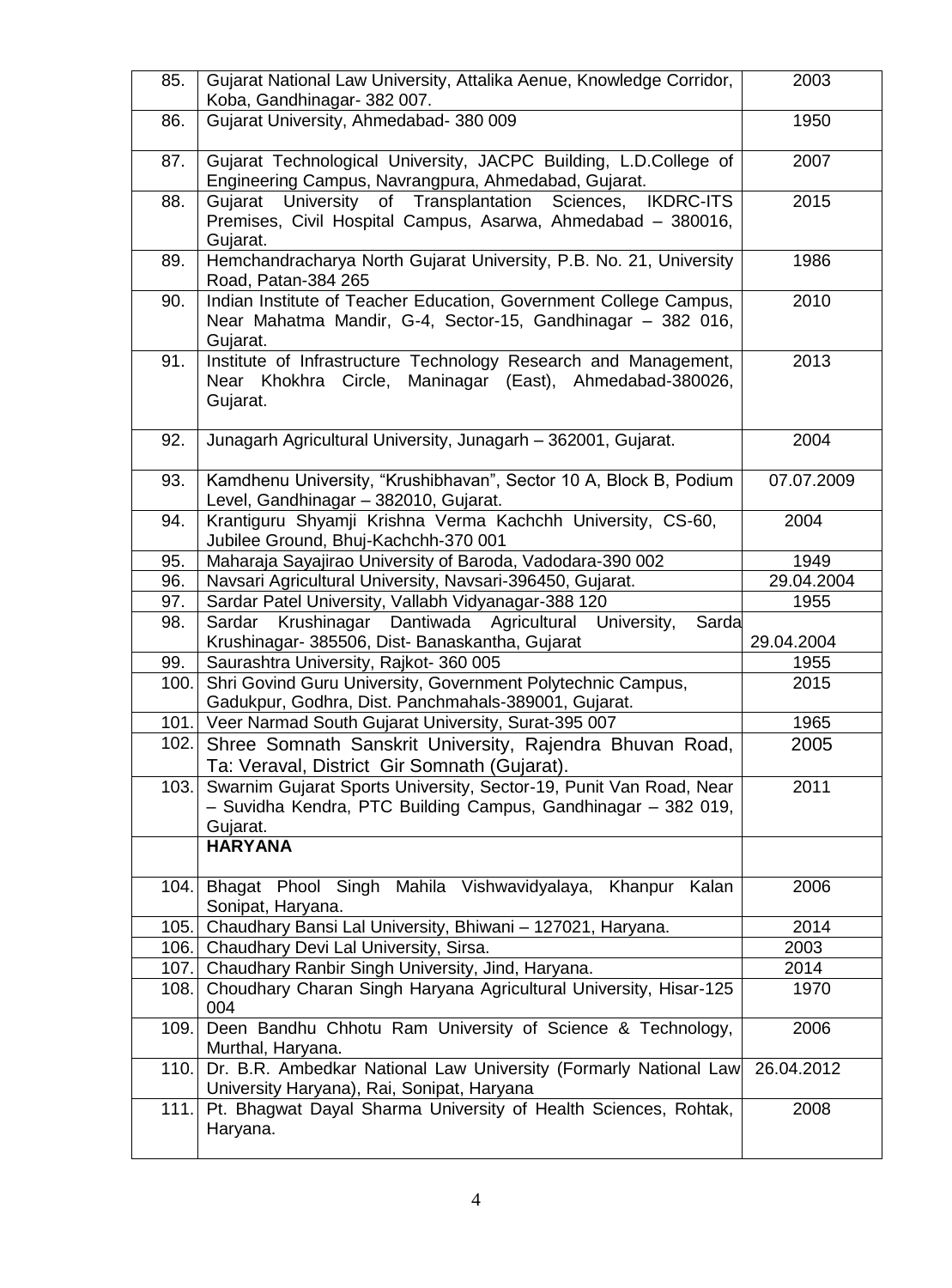| 112.1 | Guru Jambeshwar University of Science and Technology, Hisar,-125<br>001                                                                                                                                                    | 1995       |
|-------|----------------------------------------------------------------------------------------------------------------------------------------------------------------------------------------------------------------------------|------------|
| 113.  | Gurugram University, Rao Tula Ram College of Commerce &<br>Science Sector- 51, Gurugram- 122018                                                                                                                            | 07.06.2018 |
| 114.  | Shri Vishwakarma Skill University (Formerly Haryana Vishwakarma<br>Skill University) (Dudhola, Palwal), Sector-18, Gurugram, Haryana.<br>(State University)<br>Name changed w.e.f 07.04.2021                               | 2016       |
| 115.  | Indira Gandhi University, Meerpur, Rewari - 122502, Haryana.                                                                                                                                                               | 2013       |
| 116.  | J.C Bose University of Science & Technology (Formerly YMCA<br>University of Science & Technology), Delhi-Mathura Road, Sector 6,<br>Faridabad - 121 006, Haryana.                                                          | 2009       |
| 117.  | Kurukshetra University, Kurukshetra- 136 119                                                                                                                                                                               | 1956       |
| 118.  | Lala Lajpat Rai University of Veterinary & Animal Sciences, Hisar -<br>125 004 Haryana.                                                                                                                                    | 2010       |
| 119.  | Maharana Pratap Horticultural University, Karnal- 132001, Haryana                                                                                                                                                          | 28.11.2016 |
| 120.  | Maharishi Balmiki Sanskrit University, Mundri, Kaithal- 136027,<br>Haryana                                                                                                                                                 | 09.05.2018 |
| 121.  | Maharishi Dayanand University, Rohtak-124 001                                                                                                                                                                              | 1976       |
| 122.  | Shri Krishna AYUSH University, Umri Road, Sector- 8, Kurukshetra,<br>Haryana- 136118                                                                                                                                       | 25.09.2017 |
| 123.  | State University of Performing and Visual Arts, Integrated Campus,<br>Sector-6, Rohtak, Haryana.                                                                                                                           | 2014       |
|       | <b>HIMACHAL PRADESH</b>                                                                                                                                                                                                    |            |
| 124.  | Atal Medical and Research University, Himachal Pradesh (formerly 11.06.2018)<br>Himachal Pradesh University of Health Sciences) SLBS Medical<br>College and Hospital Campus, Ner Chowk, Mandi, Himachal Pradesh-<br>175008 |            |
| 125.  | Dr. Y.S.Parmar University of Horticulture & Forestry, Nauni- 173 230                                                                                                                                                       | 1986       |
| 126.  | Himachal Pradesh Naitonal Law University, Ghandal, Shimla, P.o-<br>Shakrah, Sub-Tehsil- Dhami, Dist- Shimla- 171011, Himachal<br>Pradesh                                                                                   | 30.06.2016 |
| 127.  | Himachal Pradesh University, Shimla-171 005                                                                                                                                                                                | 1970       |
| 128.  | Chaudhary Sarwan Kumar Himachal Pradesh Agriculture University,<br>Palampur-176 062.                                                                                                                                       | 1978       |
| 129.  | Himachal Pradesh Technical University, Government Polytechnic,<br>Baru, Hamirpur Dt., Himachal Pradesh                                                                                                                     | 2010       |
| 130.  | Sardar Vallabhbhai Patel Cluster University, Mandi- 175001, Himacha<br>Pradesh                                                                                                                                             | 01.11.2018 |
|       | <b>Jammu &amp; KASHMIR</b>                                                                                                                                                                                                 |            |
| 131.  | Baba Ghulam Shah Badshah University, Rajouri Camp Office, Bye-<br>Pass Road, Opp. Channi Himmat, Jammu.                                                                                                                    | 2005       |
| 132.  | Cluster University of Jammu, Government College for Women,<br>Gandhi Nagar, Jammu - 180004, Jammu & Kashmir.                                                                                                               | 2016       |
| 133.1 | Cluster University of Srinagar, S.P. College, Srinagar, Jammu &<br>Kashmir.                                                                                                                                                | 2016       |
| 134.  | Kashmir University, Srinagar-190 006                                                                                                                                                                                       | 1949       |
| 135.  | Sher-e-Kashmir University of Agricultural Science & Technology,<br>Srinagar-191 121.                                                                                                                                       | 1982       |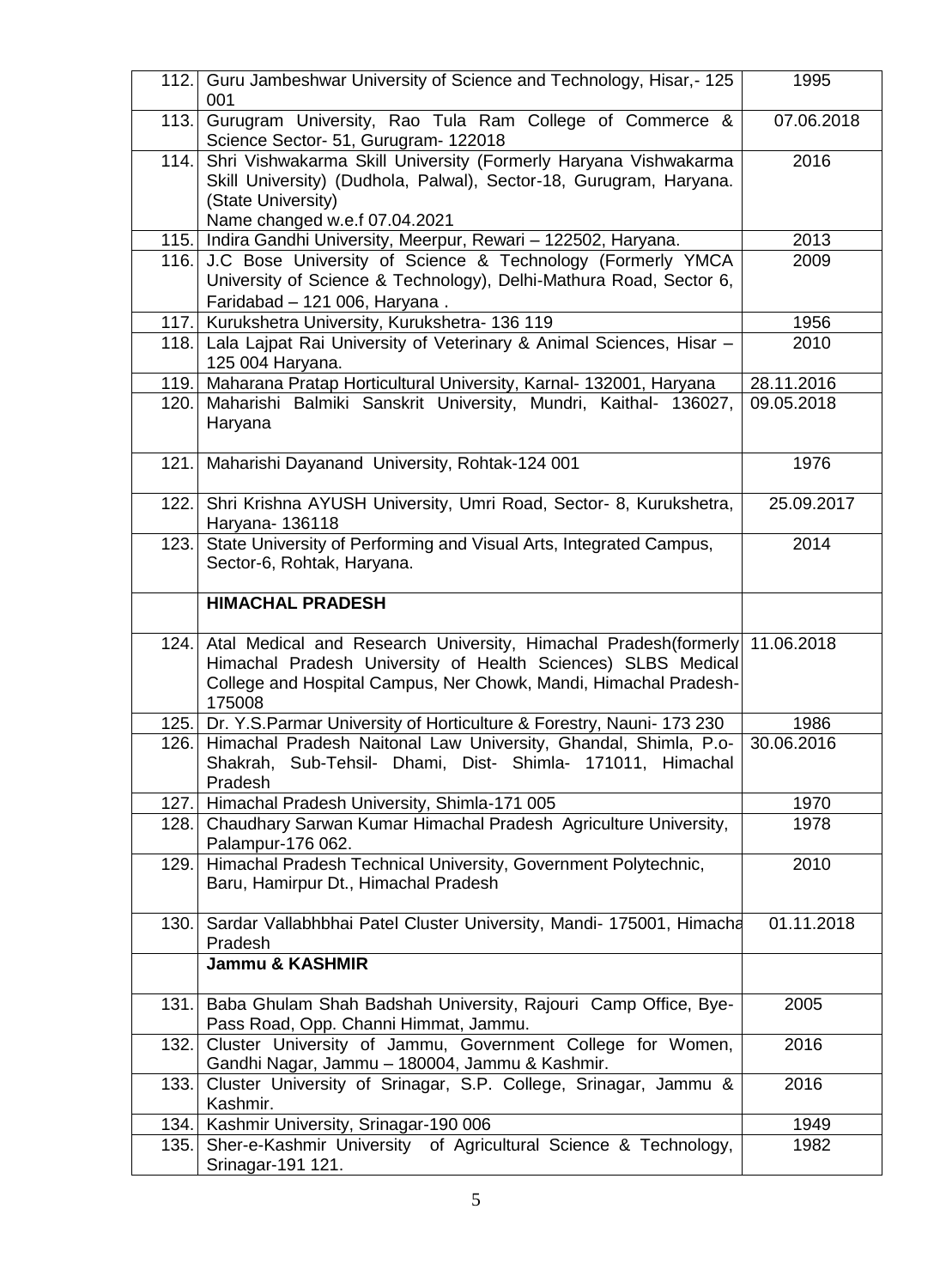|       | Sher-e-Kashmir University of Agricultural Science & Technology,<br>136.<br>Chatha, Jammu - 180009.                                                         | 1999       |
|-------|------------------------------------------------------------------------------------------------------------------------------------------------------------|------------|
| 137.  | Shri Mata Vaishno Devi University, Camp Office: 27 A/D,<br>Gandhinagar, Jammu-180 004.                                                                     | 2004       |
| 138.  | Islamic University of Science & Technology University, University                                                                                          | 2005       |
|       | Avenue, Awantipora, Pulwama - 192 122 (J &K)                                                                                                               |            |
| 139.  | Jammu University, Jammu Tawi-180 006                                                                                                                       | 1968       |
|       | <b>JHARKHAND</b>                                                                                                                                           |            |
| 140.  | Binod Bihari Mahto Koylanchal University, Dhanbad, Jharkhand                                                                                               | 23.03.2017 |
| 141.  | Birsa Agricultural University, Ranchi-834 006                                                                                                              | 1980       |
| 142.  | Dr. Shyama Prasad Mukherjee Univeristy, Ranchi, Jharkhand                                                                                                  | 23.03.2017 |
| 143.  | Jharkhand Raksha Shakti University, Old Judicial Academy (Shri<br>Krishna Lok Prashashan Sansthan Parisar), Mayors Road, Ranchi -<br>834002, Jharkhand.    | 2016       |
| 144.  | Jharkhand University of Technology, Science & Technology, Campus<br>Sirkha Toll, Namkum, Ranchi- 838010, Jharkhand                                         | 12.11.2015 |
| 145.  | Kolhan University, Chaibasa, West Singhbhum. (Jharkhand)                                                                                                   | 2007       |
| 146.  | National University of Study & Research in Law, Polytechnic campus,<br>BIT Mesra, Ranchi - 835 217 Jharkhand.                                              | 2010       |
| 147.  | Nilamber-Pitamber University, Madininagar, Palamu - 822 101.                                                                                               | 2007       |
| 148.  | Ranchi University, Ranchi-834 001                                                                                                                          | 1960       |
| 149.  | Sido Kanhu University, Dumka-814 101                                                                                                                       | 1992       |
| 150.  | Vinoba Bhave University, Hazaribagh-825 301.                                                                                                               | 1993       |
|       | <b>KARNATAKA</b>                                                                                                                                           |            |
| 151.  | Bangalore University, Bangalore-560 056                                                                                                                    | 1964       |
| 152.  | Bengaluru Central University, Central College Campus, Dr.<br>Ambedkar Veedhi, Bengaluru - 560 001, Karnataka.                                              | 29.06.2017 |
|       |                                                                                                                                                            |            |
| 153.  | Bengaluru Dr. B.R. Ambedkar School of Economics University, Rajaji<br>Hall, Central College Campus, Bangalore University, Bengaluru -<br>560 001 Karnataka | 30.10.2019 |
| 154.  | Bengaluru North University, Devaraj Urs Extension, Tamaka, Kolar -<br>563103, Karnataka.                                                                   | 2017       |
| 155.  | Davangere University, Shivagangothri, Davangere - 577 002<br>Karnataka. (State University)                                                                 | 2009       |
| 156.  | Gulbarga University, Gulbarga-585 106                                                                                                                      | 1980       |
| 157.1 | Kannada University, Hampi, Bellary District, Kamalapura-583 276                                                                                            | 1992       |
| 158.  | Karnataka Janapada Vishwavidyalaya, Gatagodi, NH-4, Taluk-<br>Shiggaon, Dist-Haveri, Karnataka - 581197.                                                   | 2012       |
| 159.  | Karnataka University, Dharwad-580 003                                                                                                                      | 1949       |
| 160.  | Karnataka State Women University, Bijapur-586 101 (Karnataka).                                                                                             | 2004       |
| 161.  | Kuvempu University, Shankaraghatta-577 451                                                                                                                 | 1987       |
| 162.  | Karnataka Veterinary, Animal & Fisheries Science University,<br>Nandinagar, PB No. 6, Bidar-585 401 (Karnataka).                                           | 2004       |
| 163.  | Karnataka State Law University, Hubli                                                                                                                      | 2009       |
| 164.  | Karnataka State Open University, Mysore-570 006                                                                                                            | 1996       |
| 165.  | Karnataka State Rural Developoment and Panchayat Raj University,<br>Raitha Bhavana, Bhoomraddi Circle, Gadag - 582101, Karnataka.                          | 2016       |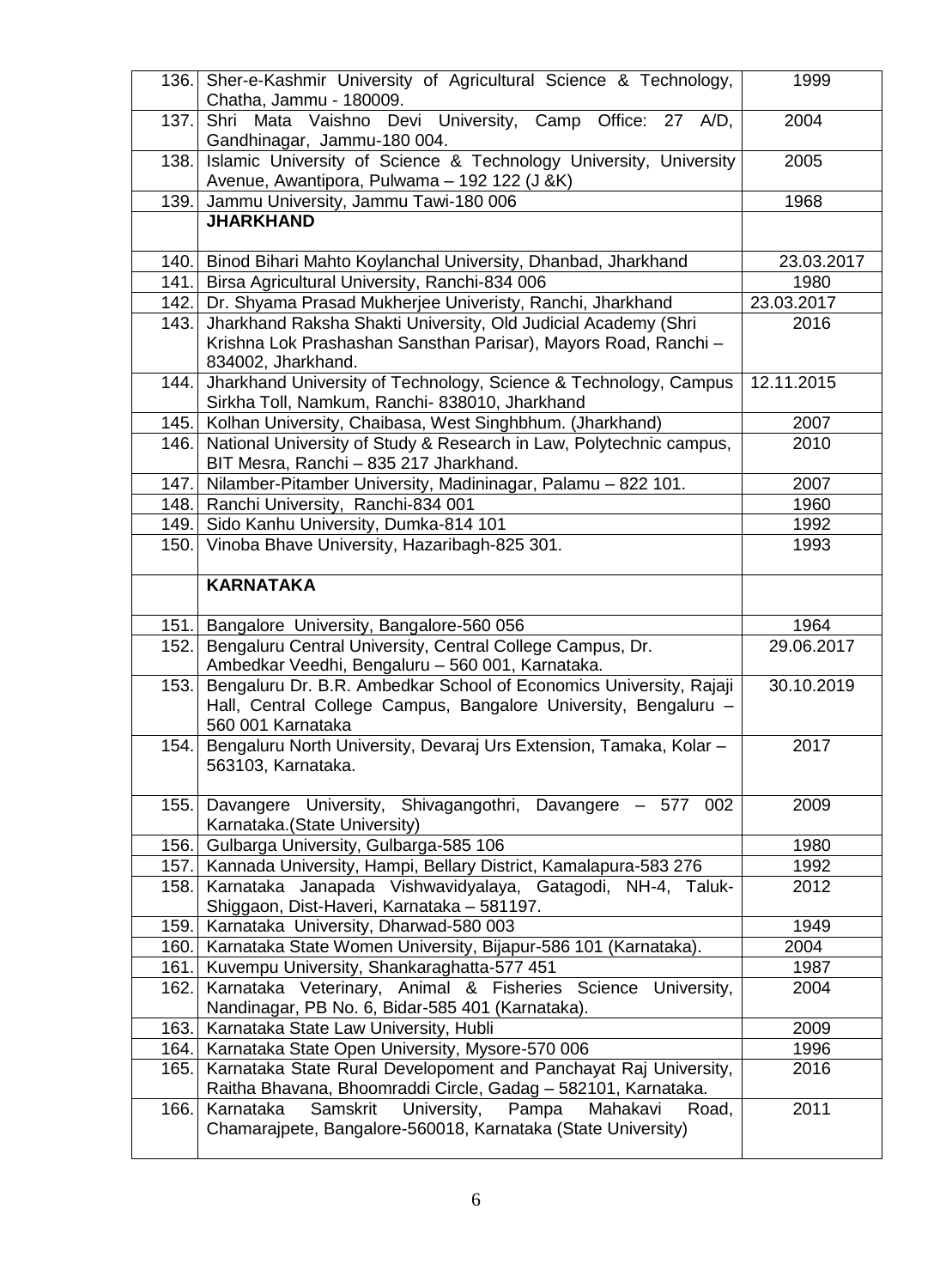|       | 167. Karnataka Folklore University, Gotagodi - 581197, Shiggaon Taluk,<br>Haveri District, Karnataka. (State University)                                              | 2011       |
|-------|-----------------------------------------------------------------------------------------------------------------------------------------------------------------------|------------|
| 168.  | KSGH Music and Performing Arts University, LJB Road, Near<br>Ashoka Circle, Lakshmipuram, Mysore - 570 004, Karnataka.                                                | 2009       |
| 169.  | Maharani Cluster University, Palace Road, Bengaluru- 560001,<br>Karnataka                                                                                             | 02.03.2019 |
| 170.  | Mandya University, M.C.Road, Mandya-571401, Karnataka                                                                                                                 | 02.03.2019 |
| 171.  | Mangalore University, Mangalore-574 199                                                                                                                               | 1980       |
|       | 172. Mysore University, Mysore-570 005                                                                                                                                | 1916       |
| 173.  | National law School of India University, Bangalore-560 072                                                                                                            | 1992       |
| 174.  | Nrupathunga University, Nrupathunga Road, Bengaluru, Karnataka                                                                                                        | 19.06.2020 |
| 175.  | Raichur University, Jnana Tunga Campus, Yeragera-584133,<br>Raichur, Karnataka                                                                                        | 01.08.2020 |
| 176.  | Rajiv Gandhi University of Health Sciences, Bangalore-560 041                                                                                                         | 1994       |
| 177.  | Rani Channamma University, Vidyasangama, N.G. - 4,<br>P.B. Highway, Belagavi - 591 156 Karnataka                                                                      | 2010       |
|       | 178. Tumkur University, 1 <sup>st</sup> Floor, Dr. B.R. Ambedkar Bhavan, M.G. Road,<br>Tumkur-572 101 (Karnataka)                                                     | 2004       |
|       | 179. University of Agricultural Sciences, Bangalore-560 065                                                                                                           | 1964       |
|       | 180. University of Agricultural Sciences, Dharwad -580 005                                                                                                            | 1986       |
| 181.  | University of Agricultural Sciences, Lingasuguru Road, Raichur-<br>584104, Karnataka.                                                                                 | 2010       |
| 182.1 | University of Horticultural Sciences, Bagalkot, Udayanagiri, Near<br>Seemikeri Cross, Bagalkot-587104, Karnataka.                                                     | 2010       |
|       | 183. Vesveswaraiah Technological University, Belgaum-590 010                                                                                                          | 1999       |
| 184.  | Vijayanagara Sri Krishnadevaraya University, Jnana Sagara<br>Campus, Vinayaka Nagar, Contonment, Bellary - 583 104<br>Karnataka.                                      | 2010       |
|       | <b>KERALA</b>                                                                                                                                                         |            |
| 185.  | A.P.J. Abdul Kalam Technological University, CET Campus,<br>Thiruvananthapuram - 695016, Kerala.                                                                      | 2015       |
| 186.  | Calicut University, Trichy Palary, Malapuram District, Kozhikode-673<br>635                                                                                           | 1968       |
| 187.  | Cochin University of Science & Technology, Kochi-682 022                                                                                                              | 1971       |
| 188.  | Kannur University, Kannur-670 562                                                                                                                                     | 1997       |
| 189.  | Kerala Agricultural University, Thrissur-680 656                                                                                                                      | 1972       |
| 190.  | Kerala University of Digital Sciences Innovation and Technology,<br>Technocity Campus, Kuracode, Mangalapuram, Thonnakkal, P.O.<br>Thiruvananthapuram- 695317, Kerala | 28.09.2020 |
| 191.  | Kerala University, Thiruvananthapuram -695 034                                                                                                                        | 1937       |
| 192.  | Kerala University of Fisheries & Ocean Studies, Panangarh, Kochi -<br>682 506, Kerala (State University)                                                              | 2011       |
| 193.  | Kerala University of Health Sciences, Thrissur - 680 596, Kerala.                                                                                                     | 2011       |
| 194.  | Kerala Veterinary & Animal Sciences University, Pookot, Lakkidi PO,<br>Wayanad, Kerala (State University)                                                             | 2011       |
| 195.  | Mahatma Gandhi University, Kottayam -686 560                                                                                                                          | 1983       |
| 196.  | National University of Advanced Legal Studies (NUALS) NUALS<br>Campus, HMT Colony PO, Kalamassery, Kochi-683504, Kerala.                                              | 2009       |
| 197.  | Shree Sankaracharya University of Sanskrit, Kalady-683 574.                                                                                                           | 1994       |
| 198.  | Sreenarayanaguru Open University, Kollam, Kerala- 691606                                                                                                              | 25.09.2020 |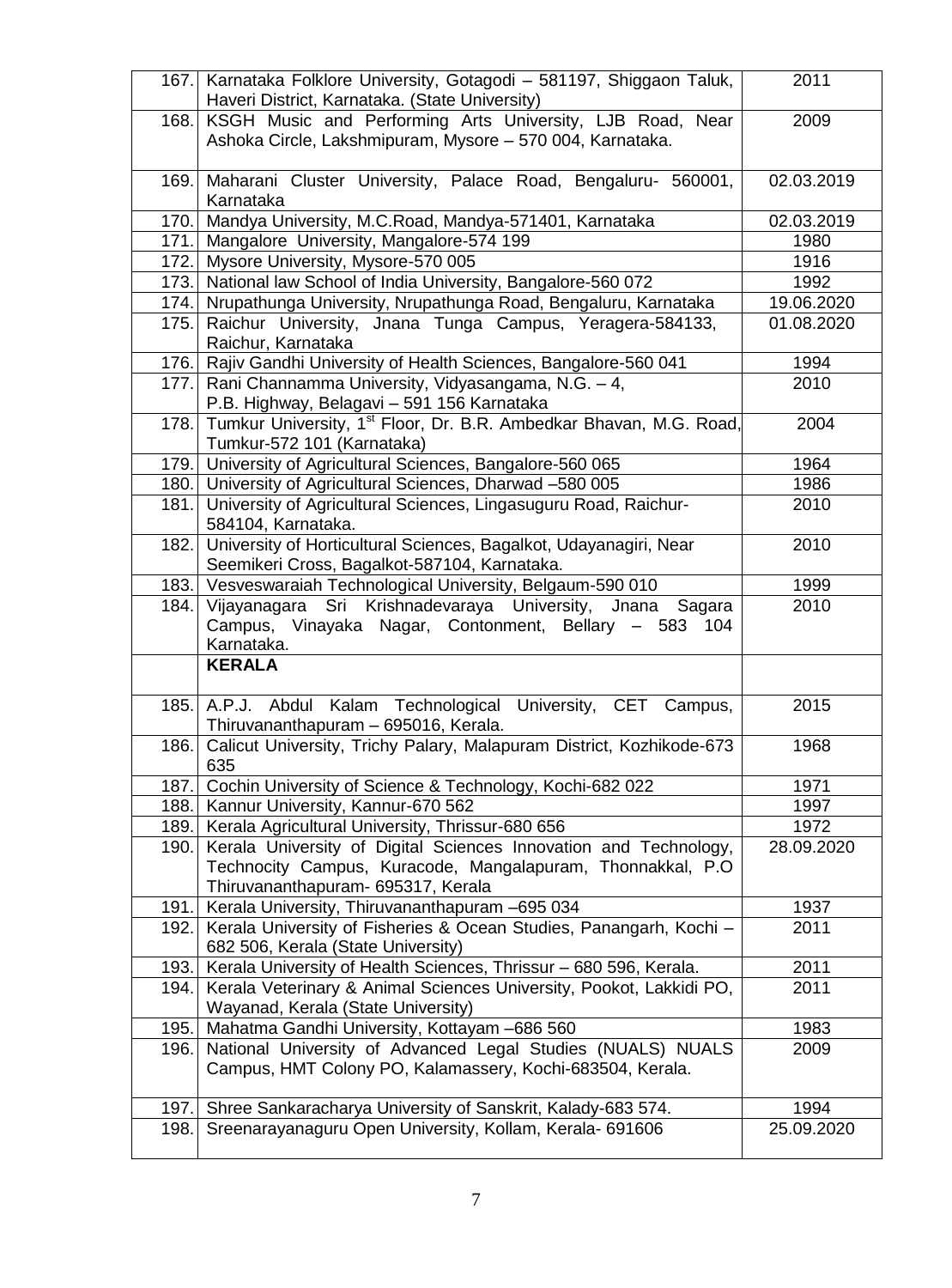|      | 199. Thunchath Ezhuthachan Malayalam University, Mohan Vilas, Pukayil            | 2013       |
|------|----------------------------------------------------------------------------------|------------|
|      | PO, Tirur, Malappuram Distt., Kerala - 676 107.                                  |            |
|      |                                                                                  |            |
|      | <b>MADHYA PRADESH</b>                                                            |            |
|      |                                                                                  |            |
|      | 200. Awadesh Pratap Singh University, Rewa-486 003                               | 1968       |
| 201. | Atal Bihari Vajpai Hindi Vishwavidyalaya, M.P. Bhoj (Open) University            | 2011       |
|      | Campus, Kolar Marg, Bhopal - 462016, Madhya Pradesh.                             |            |
| 202. | Barkatullah University, Bhopal-462 026.                                          | 1970       |
|      | 203. Chhindwara University, Chhindwara- 480001, Madhya Pradesh                   | 14.08.2019 |
| 204. | Devi Ahilya Vishwavidyalaya, Indore.-452 001                                     | 1964       |
| 205. | Dharmashastra National Law University, Bharat Ratna Bhim Rao                     | 28.07.2018 |
|      | Ambedkar Institute of Telecom Training, Ridge Road, Civil Lines,                 |            |
|      | Jabalpur, Madhya Pradesh                                                         |            |
| 206. | Dr. B.R. Ambedkar University of Social Sciences, Dr. Ambedkar                    | 2016       |
|      | Nagar, Mhow - 453 441, Dist. - Indore, Madhya Pradesh.                           |            |
|      | 207. Jawaharlal Nehru Krishi Vishwavidyalaya, Jabalpur-482 004                   | 1964       |
| 208. | Jiwaji University, Gwalior-474011                                                | 1964       |
| 209. | Madhya Pradesh Medical Science University, NSCB Medical College                  | 2011       |
|      | Campus, Bhedaghat Road, Jabalpur, Madhya Pradesh. (State                         |            |
|      | University)                                                                      |            |
| 210. | Maharaja Chhatrasal Bundelkhand Vishwavidyalaya, Chhatarpur,                     | 2014       |
|      | Madhya Pradesh.                                                                  |            |
| 211. | Mahatma Gandhi Chitrakoot Gramoday Vishwavidyalaya, Chitrakoot-                  | 1993       |
|      | 485 331, District Satna (State University).                                      |            |
| 212. | M.P.Bhoj (open) University, Bhopal-462 016.                                      | 1995       |
| 213. | Makhanlal Chaturvedi Rashtriya Patrakarita National University of                | 1993       |
|      | Journalism, Bhopal-462 039                                                       |            |
|      | 214. Maharishi Panini Sanskrit Evam Vedic Vishwavidyalaya, Ujjain                | 2008       |
| 215. | Nanaji Deshmukh Pashu Chikitsa Vigyan Vishwavidyalaya, Civil                     | 2009       |
|      | Lines, Jabalpur - 482 001 Madhya Pradesh                                         |            |
| 216. | National Law Institute University, Kerwa Dam Road, Bhopal -                      | 1999       |
|      | 462044.                                                                          |            |
|      | 217. Pandit S.N. Shukla University, Shahdol- 484001, Madhya Pradesh              |            |
|      |                                                                                  | 15.09.2016 |
| 218. | Raja Mansingh Tomar Music & Arts University, Needam Road,                        | 2009       |
|      | Chandravadni Naka Chouraha, Gwalior - 474 009, Madhya Pradesh.                   |            |
|      |                                                                                  |            |
| 219. | Rajiv Gandhi Proudyogiki Vishwavidyalaya, Bhopal-462 036                         | 1998       |
| 220. | Rani Durgavati Vishwavidyalaya, Jabalpur-482 001.                                | 1957       |
|      | 221. Rajmata Vijayaraje Scindia Krishi Vishwavidyalaya, Opp. Mela                | 2009       |
|      | Ground, Race Cource Road, Gwalior - 474 002, Madhya Pradesh.                     |            |
| 222. | Sanchi University of Buddhist-Indic Studies, 2 <sup>nd</sup> Floor, Institute of | 2013       |
|      | Good Governance & Poicy Analysys, Bhadbhada Square, Bhopal-                      |            |
|      | 462003, Madhya Pradesh.                                                          |            |
| 223. | Vikram University, Ujjain-456 010                                                | 1957       |
|      |                                                                                  |            |
|      | <b>MAHARASHTRA</b>                                                               |            |
|      |                                                                                  |            |
| 224. | Dr. Babasaheb Ambedkar Marathwada University, Aurangabad-431                     | 1958       |
|      | 004.                                                                             |            |
| 225. | Dr. Babasaheb Ambedkar Technological University, Lonere-402 103                  | 1992       |
| 226. | Dr. Homi Bhabha State University, Mumbai, Institute of Science, 15               | 15.02.2019 |
|      | Madame Cama Road, Mumbai - 400 032, Maharashtra                                  |            |
|      |                                                                                  |            |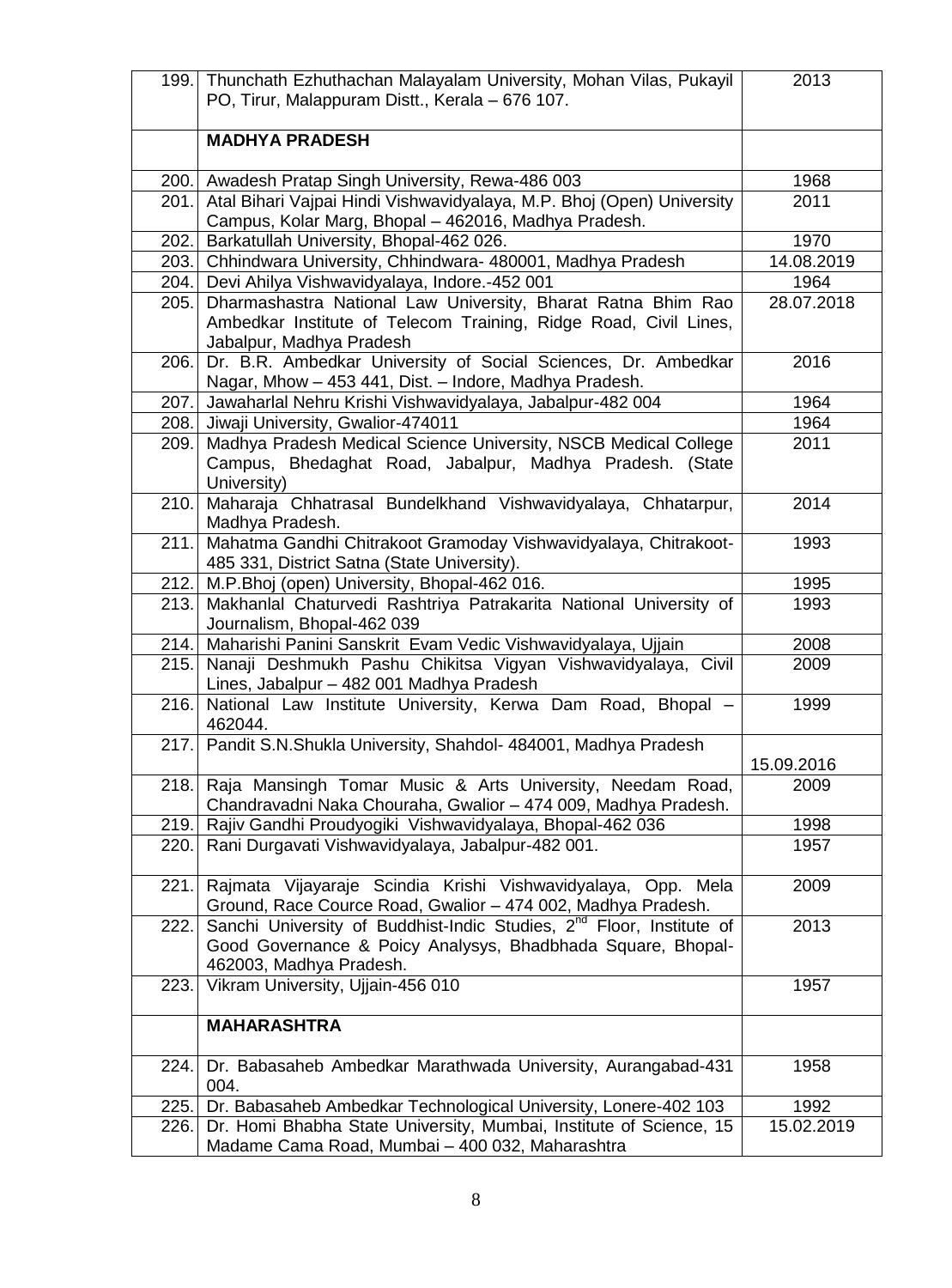|       | 227. Dr. Punjabrao Deshmukh Krishi Vidyapeeth, Akola-444 104.                                                                 | 1969       |
|-------|-------------------------------------------------------------------------------------------------------------------------------|------------|
| 228.1 | Gondwana University, MIDC Road Complex, Gadchiroli - 422 605,<br>Maharashtra.                                                 | 27.09.2011 |
| 229.  | International Sports Univeristy, Maharasthra, Sports & Youth<br>Services, Shivchhatrapati Sports Complex, Mahalunge-Balewadi, | 21.01.2021 |
|       | Pune - 411045, Maharashtra. (State University)                                                                                |            |
| 230.1 | Kavi Kulguru Kalidas Sanskrit Vishwavidyalaya, Nagpur-441 106                                                                 | 1997       |
|       | 231. Konkan Krishi Vidyapeeth, Dapoli, District Ratnagiri-415 712                                                             | 1972       |
| 232.1 | Maharashtra Animal & Fishery Sciences University, Seminary Hills,                                                             | 2002       |
|       | Nagpur-440 006.                                                                                                               |            |
| 233.  | Maharashtra Natinoal Law University, Government B.Ed. College                                                                 | 2017       |
|       | Campus, Padampura, Aurangabad - 431005, Maharashtra.                                                                          |            |
| 234.  | Maharashtra National Law University, Post Box No. 8338, Deonar,                                                               | 2014       |
|       | Mumbai - 400 088, Maharashtra.                                                                                                |            |
| 235.  | Maharashtra University of Health Sciences, Nashik-422 013                                                                     | 2000       |
|       | Maharashtra National Law University, Training Institute (JOTI), C.P.                                                          | 2015       |
| 236.  |                                                                                                                               |            |
| 237.  | Club Road, Nagpur - 440001, Maharashtra.<br>Mahatma Phule Krishi Vidyapeeth, Rahuri-413 722.                                  | 1968       |
|       | Marathwada Agricultural University, Parbhani-431 402.                                                                         | 1983       |
| 238.  |                                                                                                                               |            |
| 239.  | Mumbai University, Mumbai-400 032.                                                                                            | 1857       |
| 240.  | Kavayitri Bahinbai Chaudhari North Maharashtra University (Formarly                                                           | 1991       |
|       | North Maharashtra University) PB No. 80, Umavinagar, Jalgaon-425                                                              |            |
|       | 001, Maharashtra. (State University).                                                                                         |            |
|       | Name changed w.e.f. 11.08.2018.                                                                                               |            |
| 241.  | Savitribai Phule Pune University, Pune-411 007.                                                                               | 1949       |
|       | 242. Sant Gadge Baba Amravati University, Amravati-444 602.                                                                   | 1983       |
| 243.  | Shivaji University, Kolhapur-416 004.                                                                                         | 1962       |
| 244.  | Smt. Nathibai Damodar Thackersey Women's University, Mumbai-<br>400 020.                                                      | 1951       |
| 245.  | Solapur University, Solapur, Solapur Pune Road, Kegaon, Solapur-<br>413 255.                                                  | 2004       |
|       | 246. Swami Ramanand Teerth Marathwada University, Nanded-431 606.                                                             | 1995       |
|       | 247. Yashwant Rao Chavan Maharashtra Open University, Nashik-422<br>222                                                       | 1990       |
| 248.  | The Rashtrasant Tukadoji Maharaj Nagpur University, Nagpur-440<br>001 (M.S).                                                  | 1923       |
|       | <b>MANIPUR</b>                                                                                                                |            |
| 249.  | Dhanamanjuri University, Imphal, Manipur                                                                                      | 06.04.2018 |
| 250.  | Manipur Technical University, Takyelpat, Imphal, Manipur.                                                                     | 2016       |
| 251.  | Manipur University of Culture, Palace Compound, Imphal East -<br>795001, Manipur.                                             | 2015       |
|       | <b>ODISHA</b>                                                                                                                 |            |
| 252.  | Berhampur University, Berhampur-760 007.                                                                                      | 1967       |
| 253.  | Biju Patnaik University of Technology, Rourkela                                                                               | 2003       |
| 254.  | Fakir Mohan University, Balasore-596 019.                                                                                     | 1999       |
| 255.  | Gangadhar Meher University, Fatak, Budharaja, Sambalpur, Odisha<br>$-768004.$                                                 | 2015       |
| 256.  | International Institute of Information Technology, Gothaparna, PO -<br>Malipada, Bhubaneswar - 751003, Odisha.                | 2014       |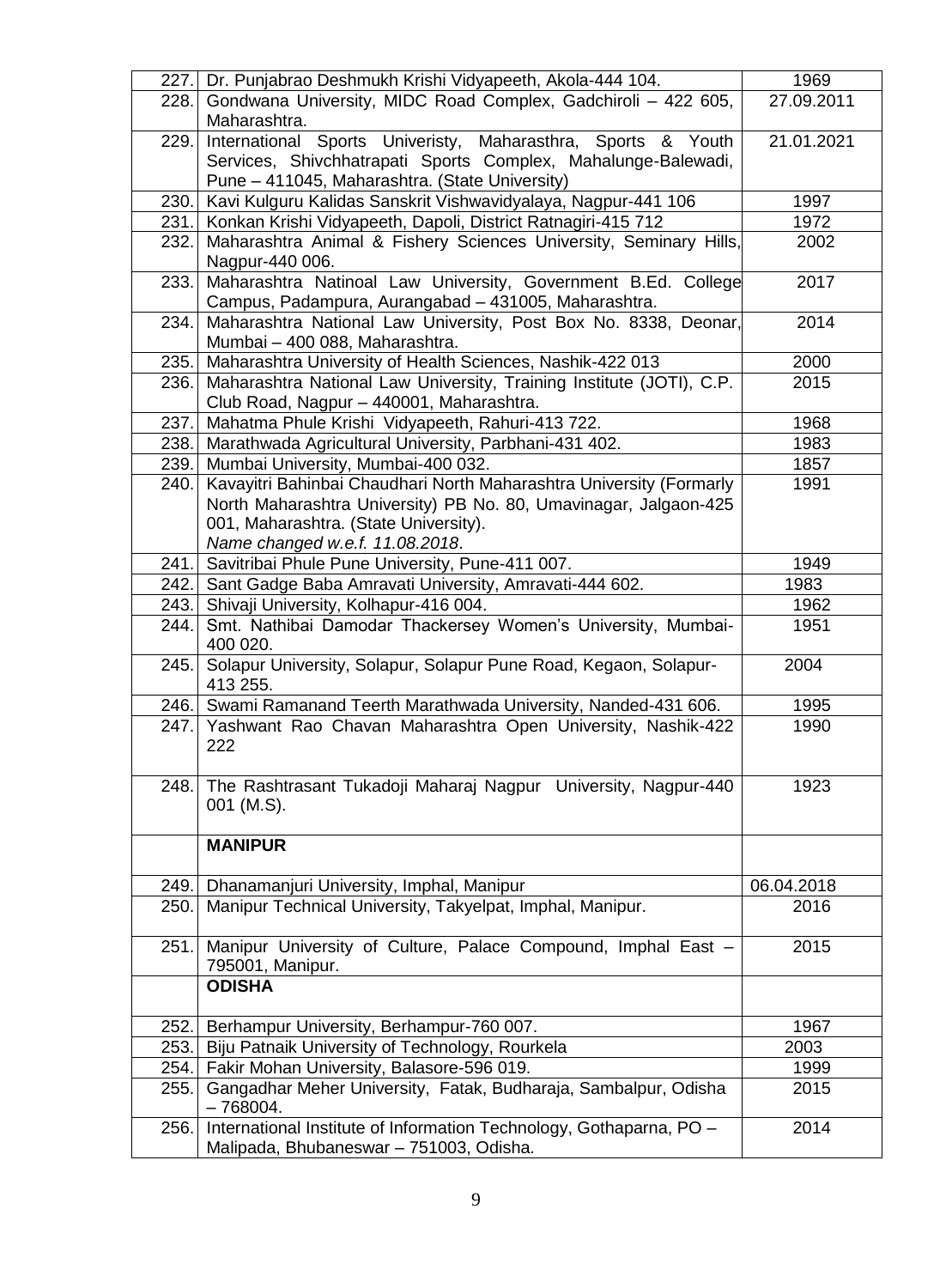| 257.  | Khallikote University, Berhampur, Ganjam, Odisha.                     | 2015       |
|-------|-----------------------------------------------------------------------|------------|
| 258.  | Kalahandi University, Bhawanipatna, Distt. Kalahandi - 766001,        | 01.09.2020 |
|       | Odisha                                                                |            |
| 259.  | North Orissa University, Baripada, District Mayurbhanj-757 003,       | 1999       |
|       | Bhuabaneswar.                                                         |            |
|       |                                                                       |            |
| 260.  | National law University, P.O. Box-28, Cuttack - 753 001, Orissa.      | 2008       |
|       |                                                                       |            |
| 261.  | Odisha State Open University, G.M. University Campus, Budharaja,      | 2015       |
|       | Sambalpur - 768004, Odisha.                                           |            |
| 262.  | Orissa University of Agriculture & Technology, Bhubaneswar-751        | 1962       |
|       | 003.                                                                  |            |
| 263.  | Rajendra University, Bolangir - 767002, Odisha                        | 01.09.2020 |
|       | 264. Rama Devi Women's University, Bhubaneswar, Odisha.               | 2015       |
| 265.  | Ravenshaw University, Cuttak - 753 003.                               | 2005       |
| 266.  | Sambalpur University, Sambalpur-768 019.                              | 1967       |
| 267.  | Shri Jagannath Sanskrit Vishwavidyalaya, Puri-752 003.                | 1981       |
| 268.  | Utkal University, Bhubaneswar-751 004.                                | 1943       |
| 269.  | Utkal University of Culture, Bhubaneswar-751 009.                     | 1999       |
| 270.  | Veer Surendra Sai Institute of Medical Sciences and Research,         | 20.06.2014 |
|       | Ayurvihar, Burla, Sambalpur- 768017, Odisha                           |            |
| 271.  | Veer Surendra Sai University of Technology, P.O. Burla Engineering    | 2009       |
|       | College, Distt. Sambalpur Orissa. (State University)                  |            |
|       |                                                                       |            |
|       | <b>PUNJAB</b>                                                         |            |
|       |                                                                       |            |
| 272.  | Baba Farid University of Health Sciences, Sadiq Road, Faridkot-151    | 2002       |
|       | 203.                                                                  |            |
| 273.  | Guru Nanak Dev University, Amritsar-143 005.                          | 1969       |
| 274.I | Guru Angad Dev Veterinary & Animal Sciences University, Ludhiana      | 2005       |
|       | $-141004.$                                                            |            |
| 275.  | Guru Ravidas Ayurved University, Jodhmal, Hoshiarpur, Punjab.         | 2010       |
| 276.  | Jagat Guru Nanak Dev Punjab State Open University, Patiala,<br>Punjab | 20.12.2019 |
| 277.  | Maharaja Ranjit Singh Punjab Technical University, Dabwali Road,      | 2015       |
|       | Bathinda-151001, Punjab.                                              |            |
| 278.  | Punjab Agricultural University, Ludhiana-141 004.                     | 1962       |
|       | 279. Punjabi University, Patiala-147 002.                             | 1962       |
| 280.  | Sardar Beant Singh State University, Gurdaspur, Punjab                | 01.04.2021 |
| 281.  | Shaheed Bhagat Singh State University, Ferozepur, Punjab              | 01.04.2021 |
| 282.  | Sri Guru Teg Bahadur State University of Law, Tarn Taran -143 401,    | 30.09.2020 |
|       | Punjab                                                                |            |
| 283.  | The I.K. Gujaral Punjab Technical University, Jalandhar Kapurthala    | 16.01.1997 |
|       | Highway, Kapurthala-144603.                                           |            |
| 284.  | The Maharaja Bhupinder Singh Punjab Sports University, Mohindra       | 29.08.2019 |
|       | Kothi, Near Fountain Chowk, Patiala- 147001, Punjab                   |            |
| 285.  | The Rajiv Gandhi National University of Law, Patiala - 147 001        | 2006       |
|       |                                                                       |            |
|       | <b>RAJASTHAN</b>                                                      |            |
|       |                                                                       |            |
| 286.  | Bikaner Technical University, University College of Engineering &     | 18.05.2017 |
|       | Technology, Bikaner Campus, Karni Industrial Area, Pugal Road,        |            |
|       | <b>Bikaner- 334004</b>                                                |            |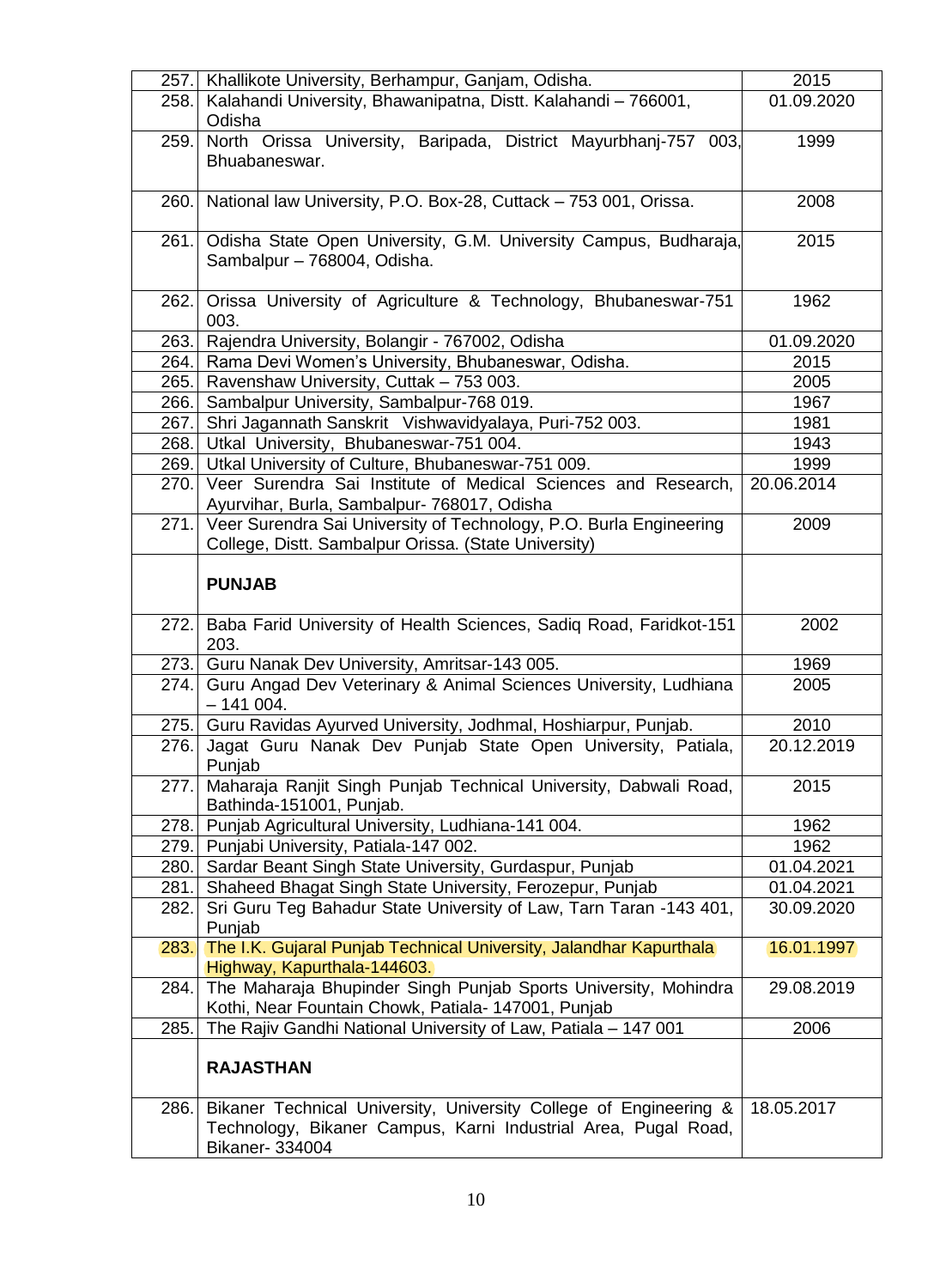| 287. | Dr. Bhimrao Ambedkar Law University, Jaipur, Rajasthan                                            | 26.02.2019 |
|------|---------------------------------------------------------------------------------------------------|------------|
| 288. | Haridev Joshi University of Journalism and Mass Communication,                                    | 02.03.2019 |
|      | 213, Rajiv Gandhi Vidya Bhawan, Sarvepalli Radhakrishnan Shiksha                                  |            |
|      | Sankul, JLN Marg, Jaipur- 302017, Rajasthan (State University)                                    |            |
| 289. | Jai Narain Vyas University, Jodhpur-342 011.                                                      | 1962       |
|      |                                                                                                   |            |
| 290. | Jagadguru Ramanandacharya Rajasthan Sanskrit University, 2-2                                      | 1998       |
| 291. | A Jhalana Doongri, Jaipur (Rajasthan).<br>Vardhman Mahaveer Open University, Kota-324 010.        | 1987       |
|      |                                                                                                   |            |
| 292. | Maharana Pratap University of Agriculture & Technology, Udaipur-                                  | 2000       |
|      | 313 001                                                                                           |            |
| 293. | Maharishi Dayanand Saraswati University, Ajmer-305 009.                                           | 1987       |
| 294. | Maharaja Surajmal Brij University, M.S.J. College Premises,                                       | 2012       |
|      | Bharatpur-321001 (Rajasthan)                                                                      |            |
| 295. | Mohan Lal Sukhadia University, Udaipur-313 001.                                                   | 1962       |
|      |                                                                                                   |            |
| 296. | National Law University, Jodhpur-342 004                                                          | 2004       |
| 297. | Swami Keshwanand Rajasthan Agricultural University (Formerly                                      | 1987       |
|      | Rajasthan Agricultural University) Beechwal, Srinagangar Road,                                    |            |
| 298. | Bikaner-334 006, Rajasthan. (State University).<br>Rajasthan Ayurveda University, Jodhpur         | 2004       |
| 299. | Rajasthan ILD Skills University (RISU), Hotel Khasa Kothi Campus,                                 | 30.03.2017 |
|      | M.I.Road, Jaipur- 302001, Rajasthan (State University)                                            |            |
|      |                                                                                                   |            |
| 300. | Sardar Patel University of Police, Security & Criminal Justice,                                   | 2012       |
|      | Jodhpur, Rajasthan.                                                                               |            |
| 301. | Rajasthan University, Jaipur-302 004.                                                             | 1947       |
| 302. | Rajasthan University of Health Sciences, B - 1, Swai Man Singh                                    | 2005       |
|      | Road (Opp SMS Hospital), Jaipur                                                                   |            |
| 303. | Rajasthan University of Veterinary & Animal Sciences, Bikaner,                                    | 2010       |
|      | Rajasthan.                                                                                        |            |
| 304. | Maharaja Ganga Singh University, National Highway No. - 15,                                       | 2003       |
|      | Jaisalmer Road, Bikaner, Rajasthan. (formerly University of Bikaner,<br>23, Civil Lines, Bikaner) |            |
| 305. | Rajasthan Technical University, Akelgarh, Rawat Bhata Road, Kota                                  | 2006       |
|      |                                                                                                   |            |
| 306. | Govind Guru Tribal University, shri govind guru Government                                        | 2012       |
|      | College Campus, Banswara - 327 001, Rajasthan.                                                    |            |
| 307. | Raj Rishi Bhartrihari Matsya University, Girls Hostel Building, Babu                              | 2012       |
|      | Shobharam Government Arts College Campus, Alwar, Rajasthan.                                       |            |
| 308. | Pandit Deendayal Upadhyaya Shekhawati University (Formerl                                         | 2012       |
|      | Shekhawati University), Girls Hostel Building, Behind Shri Kalyar                                 |            |
|      | Government College, Sikar - 332001, Rajasthan.                                                    |            |
| 309. | University of Kota, Kota (Rajasthan)                                                              | 2003       |
|      | <b>Sikkim</b>                                                                                     |            |
|      |                                                                                                   |            |
| 310. | Sikkim State University, Gangtok East Sikkim, Tadong-737102,                                      | 19.04.2017 |
|      | <b>Sikkim</b>                                                                                     |            |
|      | <b>TAMILNADU</b>                                                                                  |            |
|      |                                                                                                   |            |
| 311. | Alagappa University, Alagappa Nagar, Karaikudi-630 003.                                           | 1985       |
| 312. | Anna University, Guindy, Chennai-600 025.#                                                        | 1978       |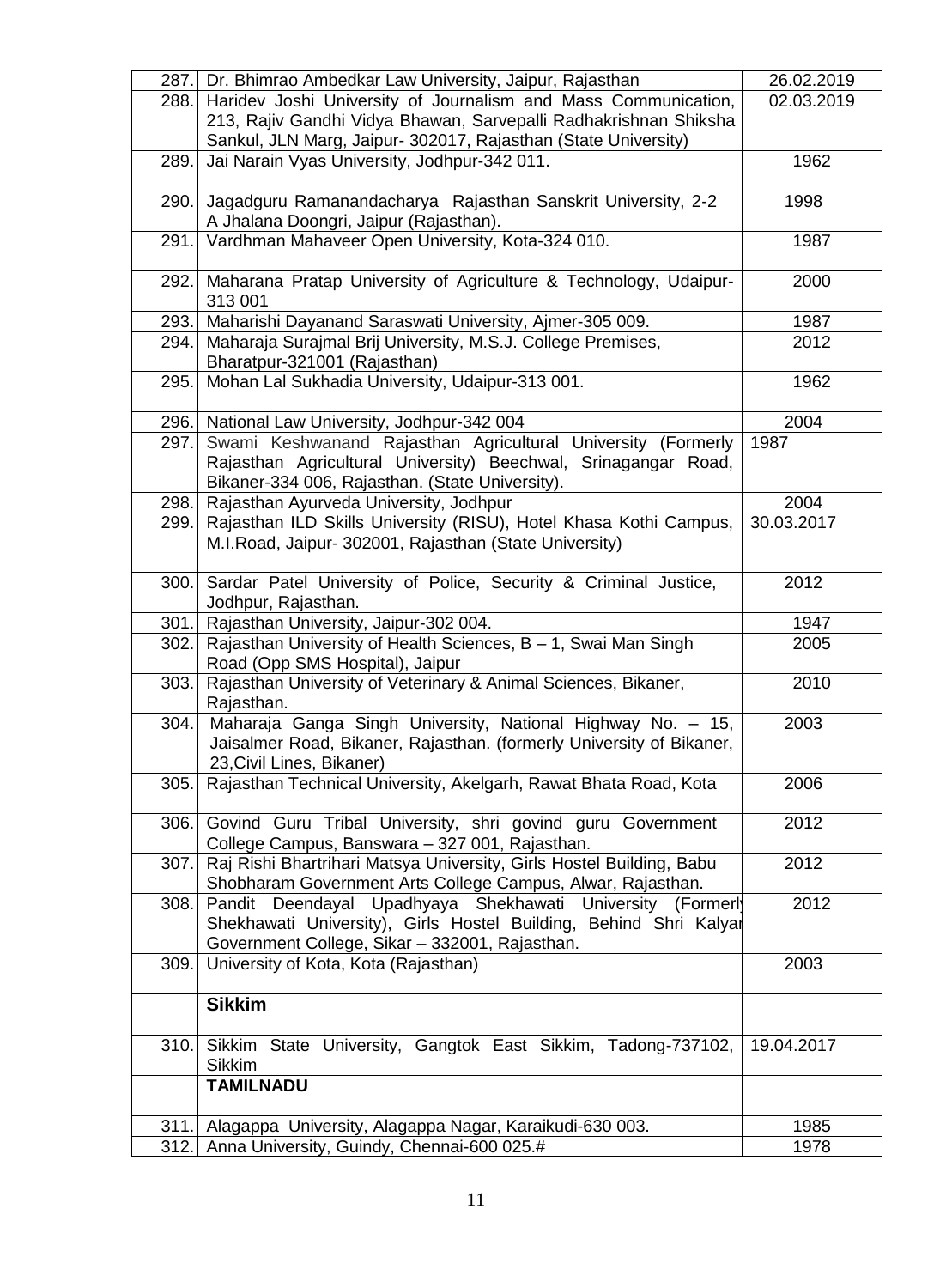| 313.  | Annamalai University, Annamalainagar-608 002.                                                                                   | 1929       |
|-------|---------------------------------------------------------------------------------------------------------------------------------|------------|
| 314.  | Bharathiar University, Coimbatore-641 046.                                                                                      | 1982       |
|       | 315. Bharathidasan University, Tiruchirappalli-620 024.                                                                         | 1982       |
| 316.  | Madras University, Chennai-600 005.                                                                                             | 1857       |
| 317.  | Madurai Kamraj University, Madurai-625 021.                                                                                     | 1965       |
|       |                                                                                                                                 |            |
| 318.  | Manonmaniam Sundarnar University, Thirunelveli-627 12.                                                                          | 1992       |
| 319.  | Mother Teresa Women's University, Kodaikanal-624 102.                                                                           | 1984       |
| 320.  | Periyar University, Salem-636 011.                                                                                              | 1998       |
| 321.  | Tamil University, Thanjavur-613 005.                                                                                            | 1981       |
| 322.  | Tamilnadu Agricultural University, Combatore-641 003.                                                                           | 1971       |
|       |                                                                                                                                 |            |
| 323.  | Tamil Nadu Open University, Directorate of Technical Education                                                                  | 2004       |
|       | Campus, Guindy, Chennai-600 025                                                                                                 |            |
|       | 324. Tamilnadu Dr. Ambedkar Law University, Chennai-600 028.                                                                    | 1998       |
|       | 325. Tamilnadu Dr. M.G.R. Medical University, Anna Salai,                                                                       | 1989       |
|       | Chennai-600 032.                                                                                                                |            |
|       |                                                                                                                                 |            |
|       | 326. Tamilnadu Fisheries University, First Linebeach Road, Nagapattinam                                                         | 2012       |
|       | - 611001, Tamilnadu.                                                                                                            |            |
|       | 327. Tamilnadu National Law School, Navalur Kuttapattu, Srirangam                                                               | 2012       |
|       | Taluk, Tiruchirapalli - 620 009, Tamilnadu.                                                                                     |            |
| 328.  | Tamilnadu Physical Education and Sports University, 8 <sup>th</sup> Floor, EVA                                                  | 2005       |
|       | Sampat Maaligai, College Road, Chennai                                                                                          |            |
| 329.  | Tamilnadu Music and Fine Arts University, Dr. D.G.S. Dinakaran                                                                  | 2013       |
|       | Salai, Chennai - 600028.                                                                                                        |            |
| 330.1 | Tamilnadu Veterinary & Animal Sciences University, Chennai-600                                                                  | 1990       |
|       | 051.                                                                                                                            | 2003       |
|       | 331. Thiruvalluvar University, Fort, Vellore-632 004.<br>332. Tamil Nadu Teacher Education University, Kamarajar Salai, Chennai |            |
|       | $-600005.$                                                                                                                      | 2008       |
|       | <b>TELANGANA</b>                                                                                                                |            |
|       |                                                                                                                                 |            |
|       | 333. Dr. B.R. Ambedkar Open University, Jubilee Hills, Hyderabad-500                                                            | 1982       |
|       | 033.                                                                                                                            |            |
| 334.  | Jawaharlal Nehru Architecture and Fine Arts University, Mahaveer                                                                | 2008       |
|       | Marg, Masab Tank, Hyderabad - 500 028                                                                                           |            |
| 335.  | Jawaharlal Nehru Technological University, Hyderabad-500 072.                                                                   | 1972       |
| 336.  | Kakatiya University, Warangal-506 009.                                                                                          | 1976       |
| 337.1 | Kaloji Narayana Rao University of Health Sciences, Kakatia Medical                                                              | 26.09.2017 |
|       | College Campus, Rangampet, Warangal(U), Telangana-506002                                                                        |            |
|       |                                                                                                                                 |            |
| 338.  | Mahatma Gandhi Univesity, Panagal, Nalgonda - 500 803, Andhra                                                                   | 2008       |
|       | Pradesh(Former name of the University was Nalgonda University)                                                                  |            |
| 339.  | NALSAR University of Law, 'Justice', Shameerpet, R.R. Dist.,                                                                    | 1999       |
|       | Hyderabad-500101, Telangana.                                                                                                    |            |
| 340.  | Nizam's Institute of Medical Sciences, Punjagutta, Hyderabad -                                                                  | 1989       |
|       | 500082.                                                                                                                         |            |
| 341.  | Osmania University, Hyderabad-500 007.                                                                                          | 1918       |
| 342.1 | Palamuru University, Ayyappa Complex, Opp. Police Head Quarters,                                                                | 2008       |
|       | Mahabubnagar - 509 001, Telangana.                                                                                              |            |
| 343.1 | Potti Sreeramulu Telugu University, Hyderabad-500 004.                                                                          | 1985       |
| 344.  | Professor Jayashankar Telangana State Agricultural University,                                                                  | 2014       |
|       | Rajendranagar, Hyderabad - 500030, Telangana.                                                                                   |            |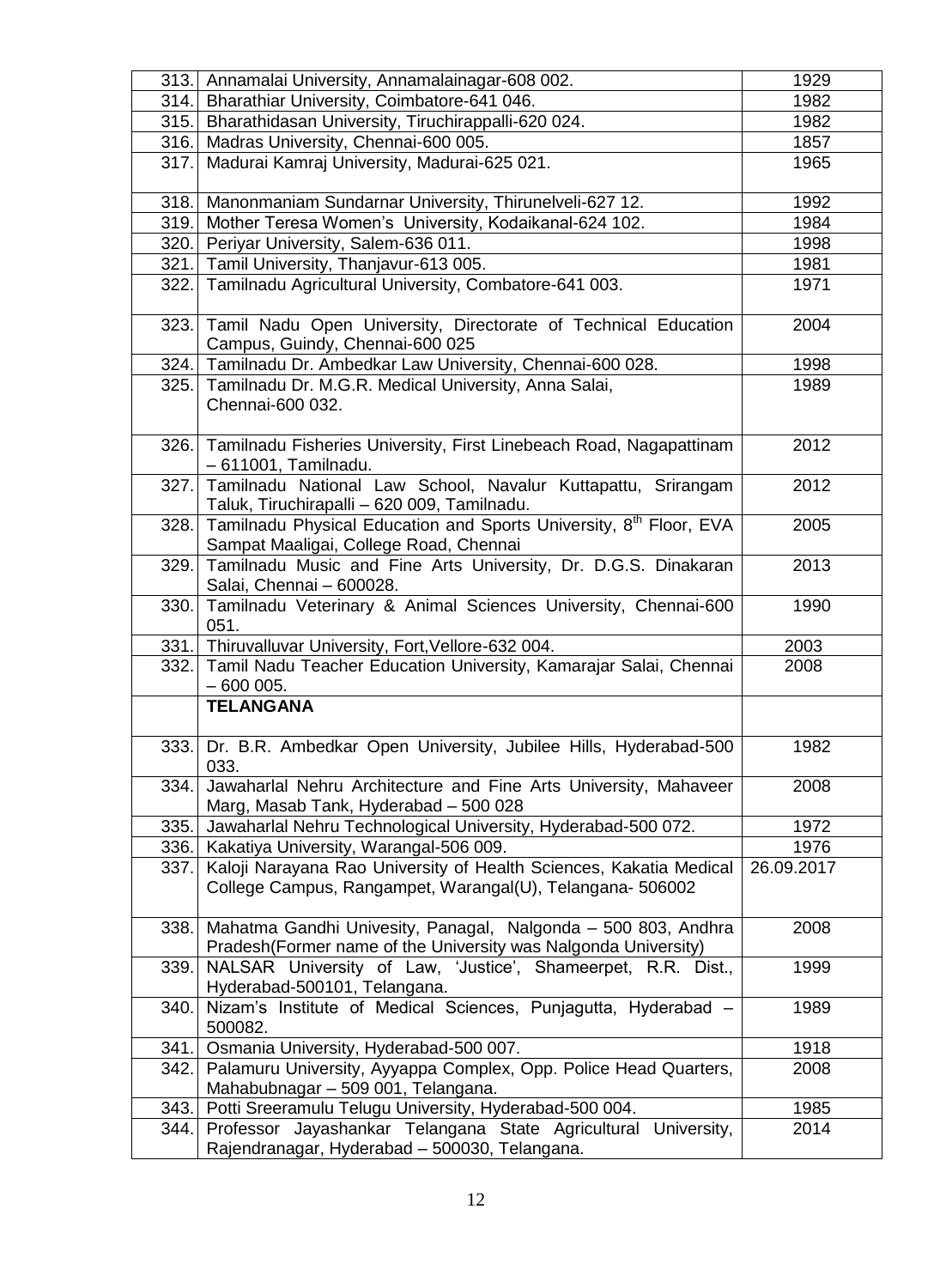| 345.  | Rajiv Gandhi University of Knowledge Technologies, Basar (Vill &<br>Mdl.) Distt. Nirmal, Hyderabad, Telangana- 504107.                                                 | 2011       |
|-------|------------------------------------------------------------------------------------------------------------------------------------------------------------------------|------------|
| 346.  | Satavahana University, Jyothinagar, Karimnagar - 505 001                                                                                                               | 2008       |
| 347.  | Sri Konda Laxman Telangana State Horticultural University,                                                                                                             | 2014       |
|       | Rajendranagar, Hyderabad-500030, Telangana.                                                                                                                            |            |
| 348.  | P.V.Narsimha<br>Veterinary<br>University,<br>Rao<br>Telangana<br>Sri                                                                                                   | 21.11.2014 |
|       | Rajendranagar, Hyderabad-500030, Telangana                                                                                                                             |            |
| 349.  | Telangana University, Nizamabad - 503 002                                                                                                                              | 2006       |
|       |                                                                                                                                                                        |            |
|       | <b>TRIPURA</b>                                                                                                                                                         |            |
| 350.  | Maharaja Bir Bikram University, Agartala, Tripura.                                                                                                                     | 2015       |
|       | <b>UTTAR PRADESH</b>                                                                                                                                                   |            |
|       |                                                                                                                                                                        |            |
| 351.  | Allahabad State University, CPI Parisar, Civil Lines, Allahabad, Uttar<br>Pradesh.                                                                                     | 2016       |
| 352.1 | Atal Bihari Vajpayee Medical University, Uttar Pradesh, 9 <sup>th</sup> Floor,                                                                                         | 15.10.2020 |
|       | Academic Block, Dr. Ram Manohar Lohia Institute of Medical                                                                                                             |            |
|       | Sciences, Vibhuti Khand, Lucknow- 226210, Uttar Pradesh                                                                                                                |            |
| 353.  | Banda University of Agriculture & Technology, Banda - 210001, Uttar<br>Pradesh.                                                                                        | 2010       |
| 354.  | Bundelkhand University, Jhansi-284 128.                                                                                                                                | 1975       |
| 355.  | Chandra Shekhar Azad University of Agriculture & Technology,                                                                                                           | 1974       |
|       | Kanpur-208 002.                                                                                                                                                        |            |
| 356.  | Chatrapati Sahuji Maharaj Kanpur University, Kanpur-208 024.                                                                                                           | 1965       |
| 357.  | Choudhary Charan Singh University, Meerut-250 005.                                                                                                                     | 1965       |
| 358.  | Deen Dayal Upadhyay Gorakhpur University, Gorakhpur-273 009.                                                                                                           | 1957       |
| 359.  | Dr. A.P.J. Abdul Kalam Technical University (Formerly Uttar Pradesh<br>Technical University) Sector- 11, Jankipuram Extension Yojna,<br>Lucknow- 226031, Uttar Pradesh | 2001       |
| 360.  | Dr Ram Manohar Lohia Awadh University, Faizabad-224 001.                                                                                                               | 1975       |
| 361.  | Dr. Ram Manohar Lohia Institute of Medical Sciences, Vibhuti Khand,                                                                                                    | 12.09.2018 |
|       | Gomti Nagar, Lucknow- 226010, Uttar Pradesh                                                                                                                            |            |
| 362.1 | Dr. Ram Manohar Lohiya National Law University, Sector -D-1,                                                                                                           | 2005       |
|       | L.D.A, Kanpur Road Scheme, Lucknow.                                                                                                                                    |            |
| 363.  | Dr. B.R. Ambedkar University, Agra-282 004.                                                                                                                            | 1927       |
| 364.  | Gautam Buddha University, Greater Noida, District-Gautam Budh                                                                                                          | 2002       |
|       | Nagar, Uttar Pradesh - 201 308                                                                                                                                         |            |
| 365.  | Jannayak Chandrashekhar University, Ballia, Uttar Pradesh.                                                                                                             | 2016       |
| 366.  | Harcourt Butler Technical University, Kanpur - 208002, Uttar<br>Pradesh.                                                                                               | 2016       |
| 367.  | Khwaja Moinuddin Chishti Urdu, Arabi~Farsi University,<br>Sitapur-<br>Hardoi Bypass Road, Near IIM, Lucknow, Uttar Pradesh-226013.                                     | 2010       |
| 368.  | King Georges Medical University, Lucknow-226 003.                                                                                                                      | 2004       |
| 369.  | Madan Mohan Malviya University of Technology, Gorakhpur -                                                                                                              | 2013       |
|       | 273010, Uttar Pradesh.                                                                                                                                                 |            |
| 370.  | Mahatma Jyotiba Phule Rohilkhand University, Dori Lal Agarwal                                                                                                          | 1975       |
|       | Marg, Pilibhit Byepass Road, Bareilly-243 006, Uttar Pradesh.                                                                                                          |            |
| 371.  | Mahatma Gandhi Kashi Vidyapeeth, Varanasi-221 002.                                                                                                                     | 1974       |
| 372.  | Narendra Deo University of Agriculture & Technology, Faizabad-224                                                                                                      | 1974       |
|       | 229.                                                                                                                                                                   |            |
| 373.  | Sampurnanand Sanskrit Vishwavidyalaya, Varanasi-221 002.                                                                                                               | 1958       |
| 374.  | Sardar Vallabh Bhai Patel University of Agriculture & Technology,                                                                                                      | 2004       |
|       | Meerut-250 110 (U.P).                                                                                                                                                  |            |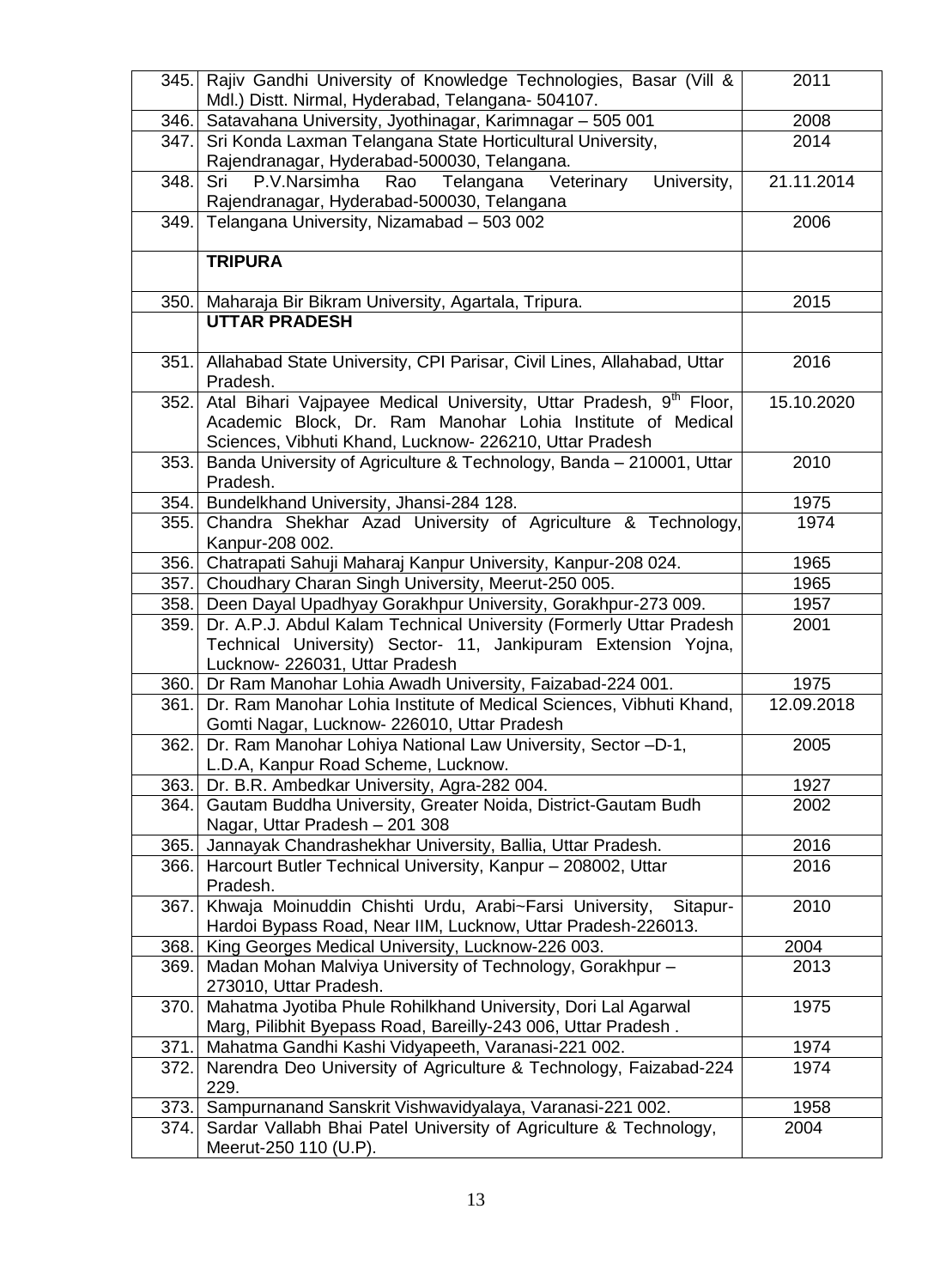| 375.  | Siddharth University, Kapilvastu, Siddharth Nagar - 272202, Uttar<br>Pradesh.                                                                             | 2015       |
|-------|-----------------------------------------------------------------------------------------------------------------------------------------------------------|------------|
| 376.  | University of Lucknow, Lucknow-226007, Uttar Pradesh.                                                                                                     | 1921       |
| 377.I | U.P. King George's University of Dental Science, Lucknow-226 003<br>(U.P).                                                                                | 2004       |
| 378.  | Uttar Pradesh Pandit Deen Dayal Upadhyaya Pashu Chikitsa Vigyan<br>Vishwavidyalaya Evam Go-Anusandhan Sansthan, Mathura, Uttar<br>Pradesh.                | 2001       |
| 379.  | U.P. Rajarshi Tandon Open University, 17, Maharshi Dayanand<br>Marg, (Thornhill Road), Allahabad-211 001 (U.P)                                            | 2004       |
| 380.  | Uttar Pradesh Viklang Uddhar Dr. Shakuntala Misra University,<br>Mohan Road, Lucknow, Uttar Pradesh.                                                      | 2008       |
| 381.  | Uttar Pradesh Univesity of Medical Sciences, Saifai, Etawah -<br>206130, Uttar Pradesh.                                                                   | 2016       |
| 382.  | Veer Bahadur Singh Purvanchal University, Jaunpur-222 002.                                                                                                | 1987       |
|       | <b>UTTARAKHAND</b>                                                                                                                                        |            |
| 383.1 | Doon University, Campus Office, 388/2, Indira Nagar Dehradun.                                                                                             | 2005       |
| 384.  | G.B. Pant University of Agriculture and Technology,<br>Pantnagar-263 145.                                                                                 | 1960       |
| 385.  | Hemwati Nandan Bahuguna Medical Education University, 124,<br>Ganga Vihar, Opposite Roadways Workshop, Haridwar Road,<br>Dehradun - 248 001, Uttarakhand. | 2014       |
| 386.  | Kumaun University, Nainital-263 001.                                                                                                                      | 1973       |
| 387.  | Soban Singh Jeena University, Almora, Uttarakhand                                                                                                         | 22.06.2020 |
| 388.  | Sri Dev Suman Uttarakhand Vishwavidyalay, Badshahithaul, Tehri<br>Garhwal, Uttarakhand-249199.                                                            | 2011       |
| 389.  | Uttarakhand Ayurved University, 7-A, Pleasant Valley, Rajpur Road,<br>Dehradun - 248 009, Uttarakhand.                                                    | 2009       |
| 390.  | Uttarakhand Sanskrit University, Hardwar-249 401 (Uttranchal).                                                                                            | 2005       |
| 391.  | Uttrakhand Technical University, A-12, Saraswati Vihar, Lover<br>Aghoewala, Post-Dhalanwala, Dehradun, Uttrakhand                                         | 2008       |
| 392.  | Uttarakhand Open University, Near Transport Nagar, Teenpani By-<br>Pass Road, PO - Industrial Estate, Haldwani-263 139 (Nainital),<br>Uttarakhand.        | 2005       |
| 393.  | Singh Garhwali Uttarakhand University of<br>Chandra<br>Veer<br>Horticulture & Forestry, Bharsar, Dt. Pauri Garhwal-246123,<br>Uttarakhand.                | 2011       |
|       | <b>WEST BENGAL</b>                                                                                                                                        |            |
| 394.  | Aliah University, Kolkata, West Bengal.                                                                                                                   | 2007       |
| 395.  | Alipurduar University, P.O. Alipurduar Court, Dist- Alipurduar, West<br>Bengal- 736122                                                                    | 07.01.2021 |
| 396.  | Bankura University, Puabagan Camp Office, PO Bhagabandh, Dist.<br>Bankura - 722146, West Bengal.                                                          | 2014       |
| 397.  | Bidhan Chandra Krishi Vishwavidyalaya, Mohanpur, Nadia-741 252.                                                                                           | 1974       |
| 398.  | Burdwan University, Rajbati, Burdwan-713 104.                                                                                                             | 1960       |
| 399.  | Calcutta University, Kolkata-700 073.                                                                                                                     | 1857       |
| 400.  | Cooch Behar Panchanan Barma University, Vibekananda Road,<br>Cooch Behar - 736101, West Bengal.                                                           | 2012       |
| 401.  | Diamond Harbour Women's University, Sarisha, Diamond harbor<br>Road, District South 24 Paraganas, West Bengal- 743368.                                    | 2013       |
| 402.  | Harichand Guruchand University, North 24 Parganas- 743245, West<br>Bengal                                                                                 | 03.02.2021 |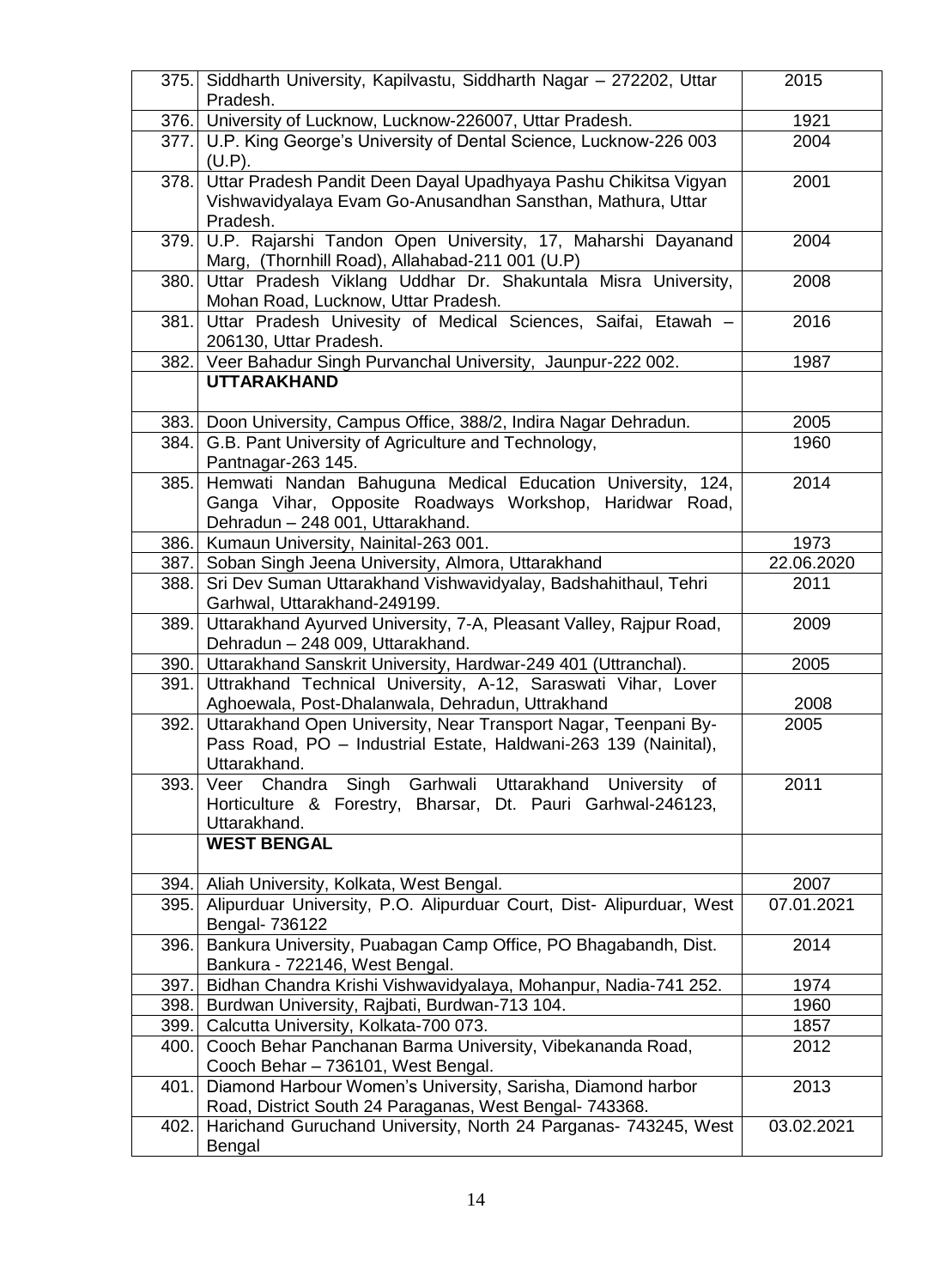| 403.  | Hindi University, Howrah, West Bengal                                                                                                                                | 01.01.2021 |
|-------|----------------------------------------------------------------------------------------------------------------------------------------------------------------------|------------|
| 404.  | Jadavpur University, Calcutta-700 032.                                                                                                                               | 1955       |
| 405.  | Kalyani University, Kalyani-741 235.                                                                                                                                 | 1960       |
| 406.  | Kanyashree University, Krishnanagar, Nadia, West Bengal                                                                                                              | 10.11.2020 |
| 407.  | Kazi Nazrul University, Kalla Bypass More, P.O. - Kalla (C.H.),<br>Asansol, District - Burdwan, West Bengal - 713 340. (State<br>University).                        | 2012       |
| 408.  | Mahatma Gandhi University (Formerly Purba Medinipur University),<br>Purba Medinipur- 721628, West Bengal                                                             | 10.12.2020 |
| 409.  | Murshidabad University, 1 No. Sahid Surya Sen Road, Berhampore,<br>Murshidabad - 742 101, West Bengal (State University)                                             | 01.06.2021 |
| 410.  | North Bengal University, Raja Ram Mohanpur, Darjeeling-734 430.                                                                                                      | 1962       |
| 411.  | Netaji Subhash Open University, DD-26, Salt Lake, Sector-I, Kolkata-<br>700 064.                                                                                     | 1997       |
| 412.1 | Presidency University, 86/1 College Street, Kolkata - 700 073, West<br>Bengal                                                                                        | 2010       |
| 413.  | Rabindra Bharati University, Kolkata-700 050.                                                                                                                        | 1962       |
| 414.  | Raiganj University, PO-Raiganj, Dist. Uttar Dinajpur-733134, West<br>Bengal.                                                                                         | 2015       |
| 415.  | Rani Rashmoni Green University, Tarakeswar, Hooghly, West Bengal                                                                                                     | 09.01.2018 |
| 416.  | Sadhu Ram Chand Murmu University of Jhargram (Formerly<br>Jhargram University) Jhargram Raj College, Jhargram- 721507, West<br>Bengal                                | 01.06.2021 |
| 417.  | Sidho-Kanho-Birsha University, Administrative Building, Ranchi Road<br>Campus, Near Sainik School, Purulia - 723104, West Bengal.                                    | 2010       |
|       | 418. The Sanskrit College and University, Bankim Chaterjee Street,<br>Kolkata - 700073.                                                                              | 2016       |
|       | 419. The West Bengal National University of Juridical Science, NUJS<br>Bhava, 12 LB Block, Sector-III, Salt Lake City, Kolkata.                                      | 2004       |
|       | 420. The West Bengal University of Health Sciences, DD-36, Secotor-1,<br>Salt Lake, Kolkata-700 064.                                                                 | 2002       |
| 421.  | The West Bengal University of Teachers' Training, Education<br>Planning and Administration, 25/2 & 25/3, Ballygunge Circular<br>Road, Kolkata - 700019, West Bengal. | 2015       |
| 422.  | Uttar Banga Krishi Vishwavidyalaya, District-Cooch Behar-736 165.                                                                                                    | 2001       |
| 423.1 | University of Gour Banga, Rabindra Avenue, Malda College Campus,<br>P.O. & Dist- Malda - 732 101,                                                                    | 2007       |
| 424.  | Vidya Sagar University, Midnapore-721 102.                                                                                                                           | 1981       |
| 425.  | West Bengal University of Animal and Fishery Sciences, Belgachia,<br>Kolkata-700 037.                                                                                | 1995       |
| 426.  | West Bengal University of Technology, BF-142, Salt Lake, Kolkata-<br>700091                                                                                          | 2001       |
| 427.  | West Bengal State University, Barasat Govt. College, Annexe<br>Building, 10, KNC Road, Kolkata- 700 124.<br><b>NCT OF DELHI</b>                                      | 2007       |
| 428.  | Ratna Dr. B.R. Ambedkar University, Lothian<br>Road,<br>Bharat                                                                                                       | 2007       |
|       | Kashmere Gate, Delhi - 110 006.                                                                                                                                      |            |
| 429.  | Delhi Pharmaceutical Sciences & Research University, DIPSAR<br>Campus, Sector-III, Pushp Vihar, New Delhi.                                                           | 2010       |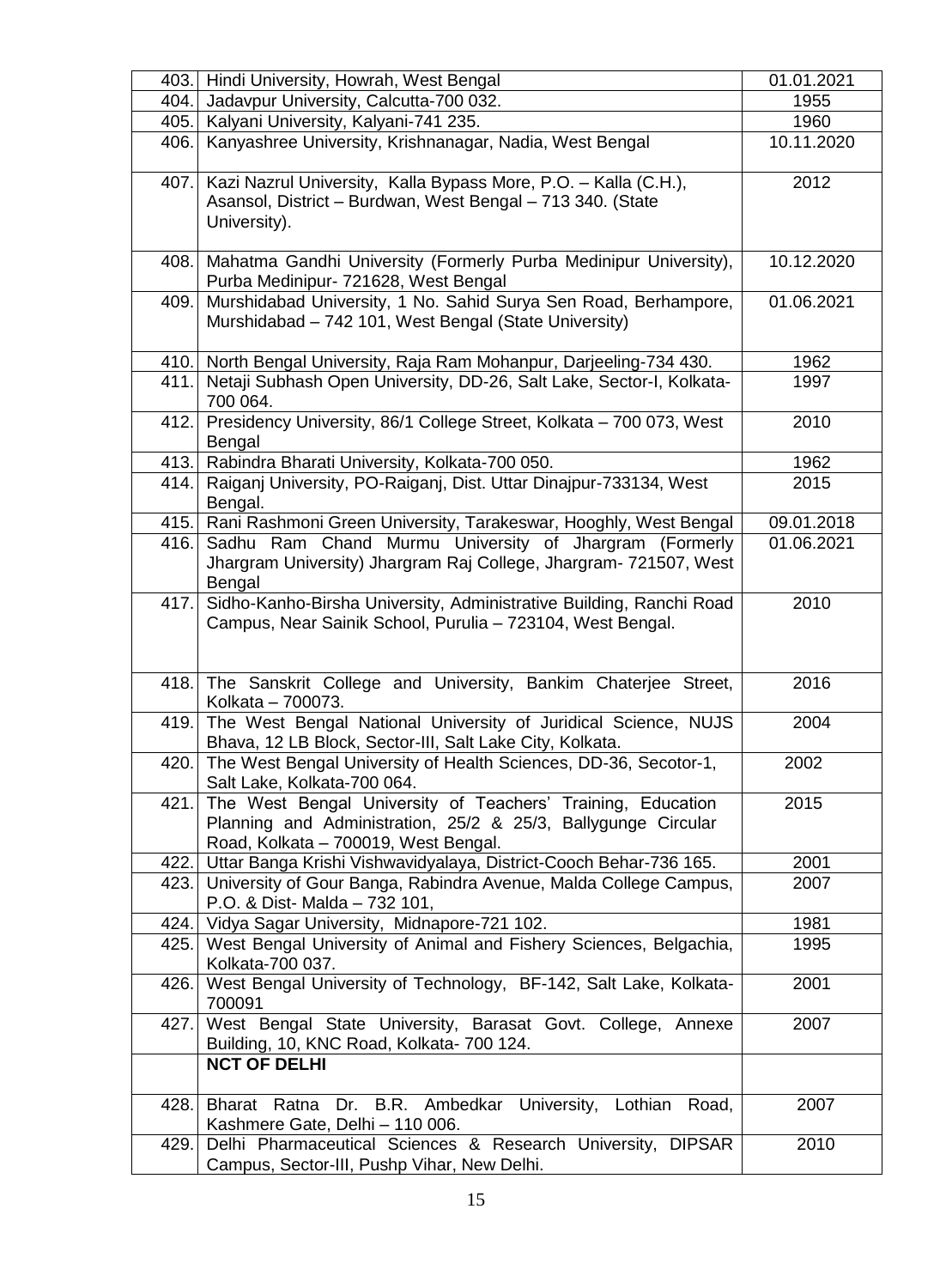| 430.  | Delhi Skill and Entrepreneurship University, Integrated Institute of<br>Technology Complex, Sector- 9, Dwarka, New Delhi-110077            | 15.08.2020 |
|-------|--------------------------------------------------------------------------------------------------------------------------------------------|------------|
| 431.1 | Delhi Sports University, Ludlow Castle Sports Complex, Shamnath<br>Marg, Delhi- 110054                                                     | 15.08.2020 |
| 432.1 | Delhi Technological University, Shahbad Daultapur, Bawana Road,<br>Delhi                                                                   | 2009       |
| 433.1 | Guru Gobind Singh Indraprastha Vishwavidyalaya, Kashmere Gate,<br>Delhi-110 006.                                                           | 1998       |
| 434.  | Indira Gandhi Delhi Technical University for Women, Kashmere Gate,<br>Delhi - 110 006.                                                     | 2013       |
| 435.1 | Indraprastha Institute of Information Technology, Near Govindpuri<br>Metro Station, Okhla Industrial Estate, Phase -III, New Delhi-110020, | 2008       |
| 436.  | National Law University, Sector, 14, Dwarka, New Delhi.                                                                                    | 2008       |
| 437.  | Netaji Subhas University of Technology, Azad Hind Fauj Marg,<br>Sector-3, Dwarka, New Delhi- 110078                                        | 26.09.2018 |
|       | <b>CHANDIGARH</b>                                                                                                                          |            |
| 438.  | Punjab University, Chandigarh-160 014.                                                                                                     | 1947       |
|       | <b>UT OF LADAKH</b>                                                                                                                        |            |
| 439.  | University of Ladakh, Silk Route Rest House, TRC, Leh, Unior<br><b>Territory of Ladakh</b>                                                 | 16.12.2018 |

**# The Acts related to the following State Universities have been repealed by the Stat Government of Tamilnadu vide Act No. 20 of 2011. The following Universities are valid for the period indicated against each of them**

- (a) Anna University of Technology, Chennai ( 19.06.2010 to 01.08.2012)
- (b) Anna University of Technology, Tiruchirapalli (01.02.2007 to 01.08.2012)
- (c) Anna University of Technology, Coimbatore (01.02.2007 to 01.08.2012)
- (d) Anna University of Technology, Tirunelveli (17.07.2007 to 01.08.2012)
- (e) Anna University of Technology, Madurai (19.06.2010 to 01.08.2012)
- # The Bengal Engineering & Science University, Shibpur, Howrah-711 103. (converted from Deemed University to State University) removed from the list of State Universities (declared as Institution of National Importance by Act No. 9 of 2014 of the Parliament).
- # Telangana State was created on 02.06.2014
- # Maharishi Mahesh Yogi Vedic Vishwavidyalaya, Jabalpur-482 001 was removed from State Universities list and included in Private Universities list on 21.10.2014.
- # Nizam's Institute of Medical Sciences, Punjagutta, Hyderabad 500082 was removed from the list of Institutes established by State Legislature and included in the list of State Universities on 10.11.2014.
- # Mahamaya Technical University (State Universities), Gautam Buddha Nagar, Uttar Pradesh {established on 1<sup>st</sup> May 2010 through amendment Act No.05 of 2010.} was removed from the list of Universities in view of the Uttar Pradesh